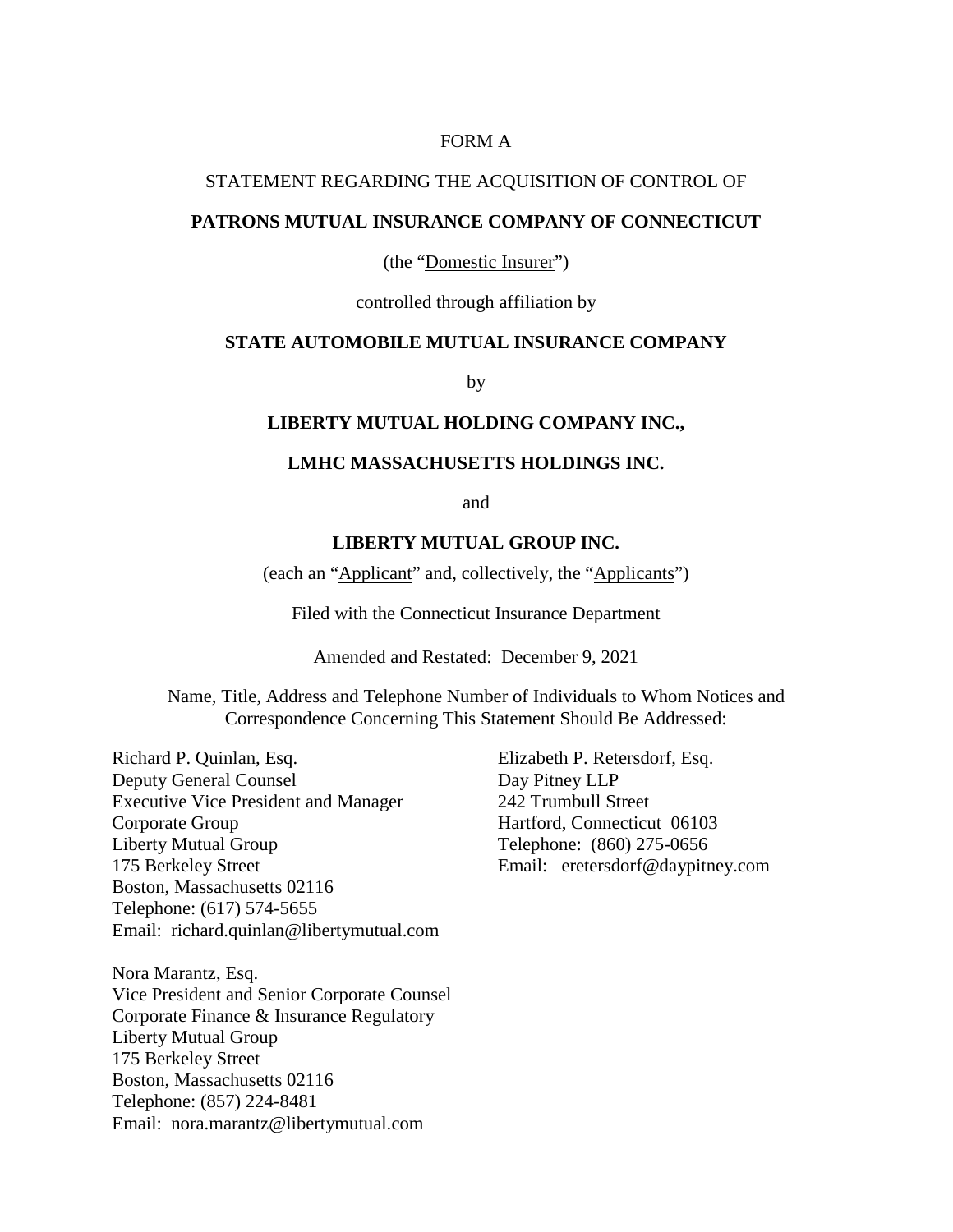This Form A Statement (including all exhibits attached hereto, this "Form A") seeks the prior approval of the Commissioner of Insurance of the State of Connecticut (the "Commissioner") pursuant to Conn. Gen. Stat. § 38a-130 and Conn. Agencies Regs. §§ 38a-138-6 and 38a-138 Appendix A for the acquisition of control of Patrons Mutual Insurance Company of Connecticut by the Applicants.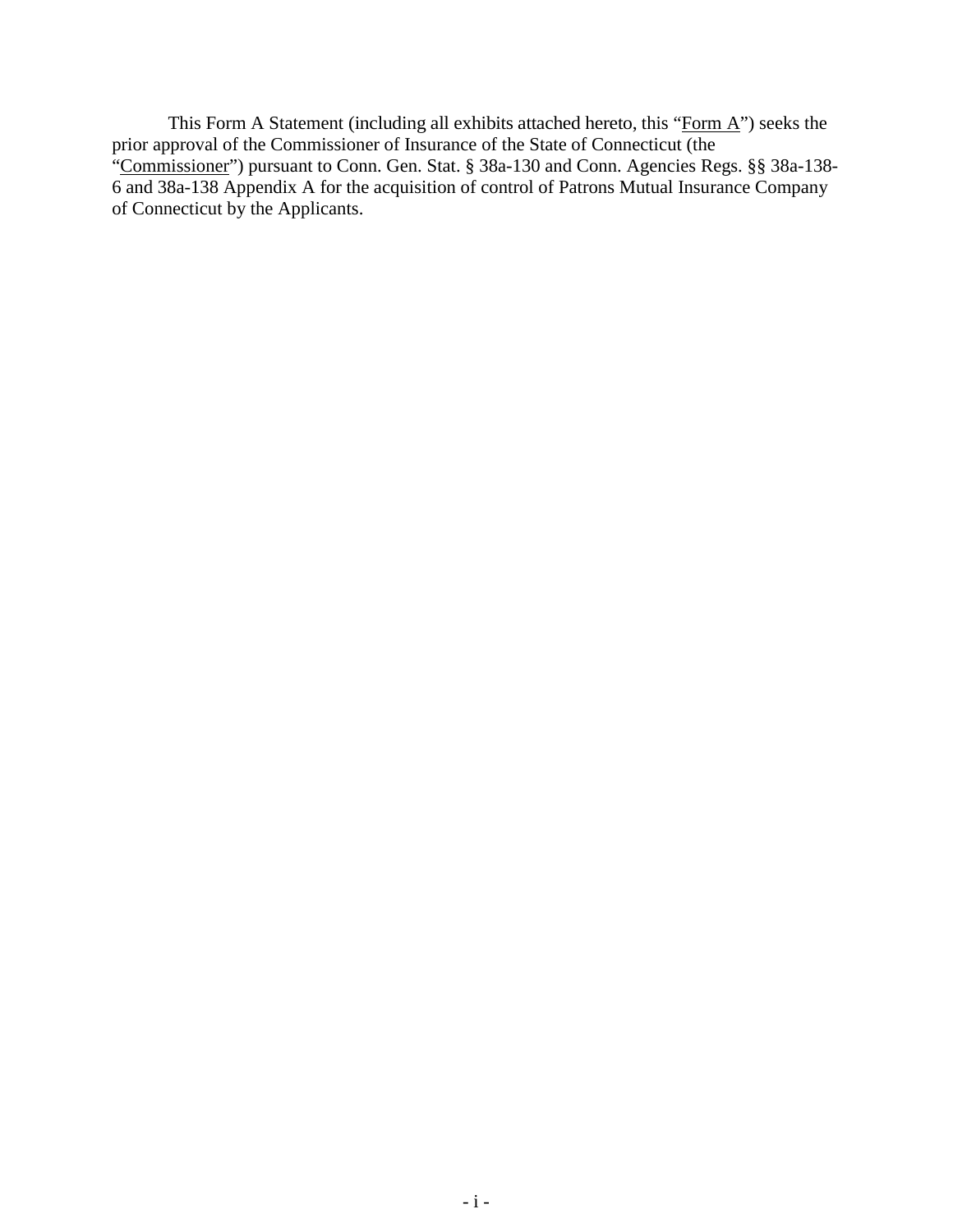## **ITEM 1. DOMESTIC INSURER AND METHOD OF ACQUISITION**

### **(a) The Domestic Insurer**

This Form A relates to the proposed acquisition of control of Patrons Mutual Insurance Company of Connecticut, a property and casualty mutual insurance company domiciled in Connecticut (the "Domestic Insurer").

The address, NAIC number and Federal Identification Number of the Domestic Insurer is as follows:

| <b>Patrons Mutual Insurance Company of Connecticut</b> |                                                                         |  |
|--------------------------------------------------------|-------------------------------------------------------------------------|--|
| Home Office:                                           | 100 Pearl Street, 11 <sup>th</sup> Floor<br>Hartford, Connecticut 06103 |  |
| Administrative Office:                                 | 518 East Broad Street<br>Columbus, Ohio 43215                           |  |
| <b>NAIC Number:</b>                                    | 14923                                                                   |  |
| <b>FEIN Number:</b>                                    | 06-0487440                                                              |  |

## The Domestic Insurer is controlled by State Automobile Mutual Insurance Company, a property and casualty mutual insurance company domiciled in Ohio ("SAM").<sup>1</sup> SAM is a mutual insurance company, and as such, the membership interests in SAM are held by its policyholders.

# **(b) Method of Acquisition**

## Merger Agreement

On July 12, 2021, Liberty Mutual Holding Company Inc., a Massachusetts mutual holding company ("LMHC"), Pymatuning, Inc., an Ohio corporation and wholly owned indirect subsidiary of LMHC ("Merger Sub I"), and Andover, Inc., an Ohio corporation and wholly owned direct subsidiary of LMHC ("Merger Sub II"), entered into an Agreement and Plan of Merger and Combination (the "Merger Agreement") with State Auto Financial Corporation, a publicly traded Ohio corporation (" $STFC$ "),<sup>2</sup> and SAM, pursuant to which LMHC has agreed to acquire SAM and STFC (the "Proposed Transaction"). A copy of the Merger Agreement

<sup>1</sup> Following the approval of the Connecticut Insurance Department, SAM acquired control of the Domestic Insurer in 2007 through a mutual affiliation transaction.

<sup>2</sup> As of July 12, 2021, SAM held approximately 58.8% of the outstanding common shares of STFC. As of the date of this Form A, no filings made with the U.S. Securities and Exchange Commission (the "SEC") show any other person holding 10% or more of the voting securities of STFC.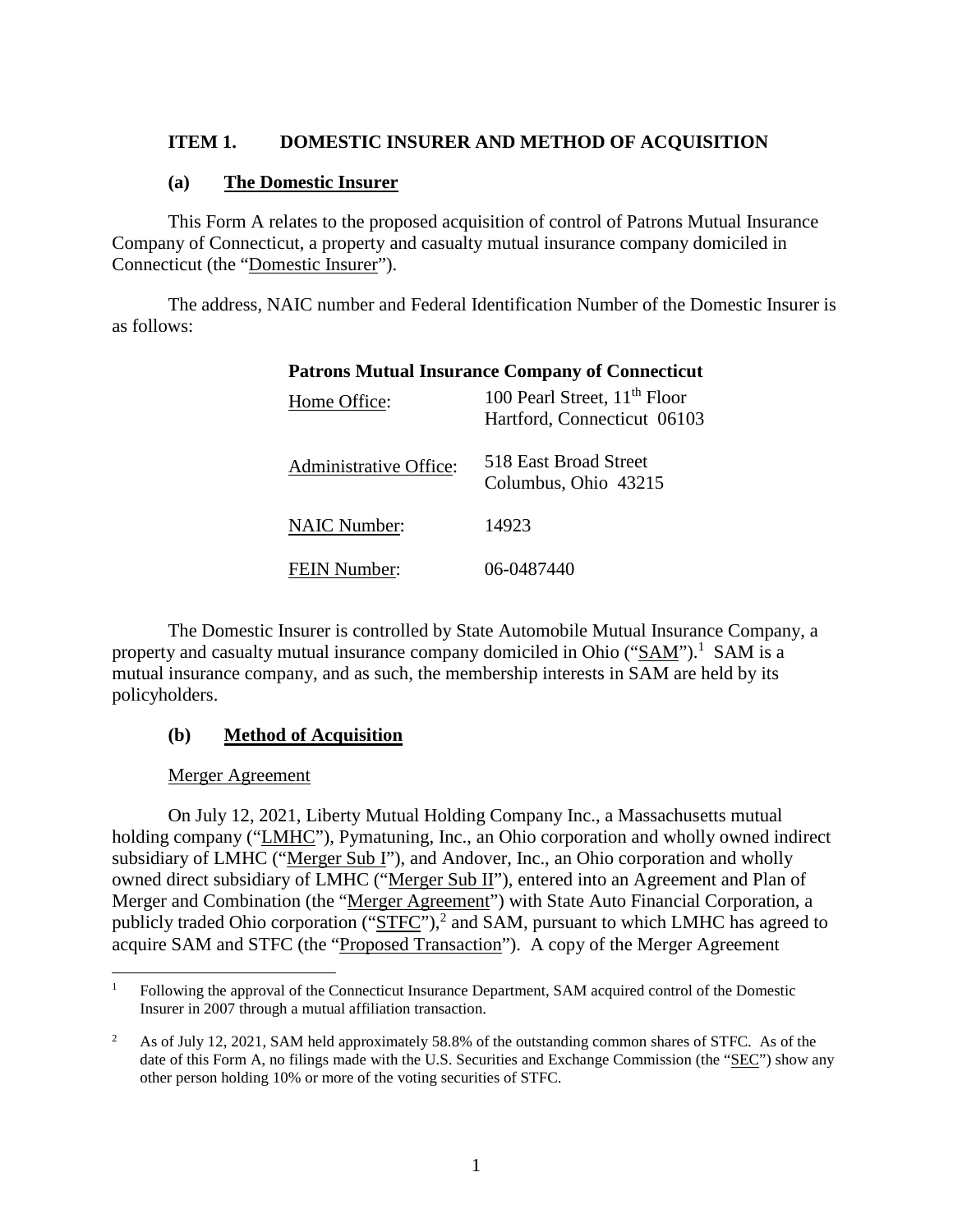(excluding exhibits, schedules and annexes thereto) is attached hereto as Exhibit A and incorporated herein by reference. Exhibits and schedules to the Merger Agreement with redactions and withholdings as agreed with the Department are attached as Exhibit K-1 and Exhibit K-2 (Schedule I (Governmental Consents) and Schedule II (Advisory Board Members) to the Merger Agreement, respectively) and Exhibit L-1 and Exhibit L-2 (the Disclosure Letter of LMHC and the redacted Disclosure Letter of SAM and STFC, respectively). As indicated in Section 10.03 of the Merger Agreement, the Merger Agreement, the Voting Agreement (summarized in Item 8 below) and a related confidentiality agreement constitute the entire agreement among the parties with respect to the subject matter thereof.

Under the terms of the Merger Agreement, the parties will effectuate the Proposed Transaction through a mutual transaction which will entail the reorganization of SAM pursuant to a Plan of Reorganization (the "Plan of Reorganization") effectuated through a merger of Merger Sub II with and into SAM, with SAM surviving as an Ohio domiciled reorganized stock insurance subsidiary of LMHC (SAM, as so reorganized, "Reorganized SAM"),<sup>3</sup> and the merger of Merger Sub I with and into STFC, with STFC surviving such merger as the surviving corporation (the "STFC Merger").

At the effective time of the Proposed Transaction, voting, distribution, demutualization, and dividend rights granted to SAM members, either by law or by the organizational documents of SAM, will be extinguished, and the SAM members shall immediately become LMHC members and receive equity rights in LMHC with the same voting, distribution, dividend and demutualization rights granted to members of LMHC. Such rights will continue so long as such LMHC member's related policy remains in force. Holders of policies that are issued or renewed by SAM after the effective time of the Proposed Transaction will be members of LMHC, provided, however, that the rights of a person as an LMHC member will continue only so long as the related policy remains in force.

The term "SAM members" as used herein does not include the Domestic Insurer's members. SAM has members based on Ohio law and its organizational documents. The Domestic Insurer has members based on Connecticut law and its organizational documents. Upon closing of the Proposed Transaction, the members of the Domestic Insurer will remain members of the Domestic Insurer. None of the rights of the members of the Domestic Insurer as a mutual insurer, as set by Connecticut law and the Domestic Insurer's organizational documents, will be altered, amended or adversely affected by the Proposed Transaction. Accordingly, the Domestic Insurer's members have not voted on the Plan of Reorganization.

The Plan of Reorganization must be approved by the affirmative vote of at least a majority of the votes cast by SAM members. An owner of a policy or policies of insurance with SAM is a member of SAM while such policy is in force. The determination of SAM members for purposes of considering and voting upon the approval of the Plan of Reorganization and SAM's amended organizational documents was determined on the basis of SAM's records in accordance with the Plan of Reorganization.

<sup>3</sup> As a result of such reorganization and merger, SAM will cease to be a mutual insurer, and the SAM members will become members of LMHC.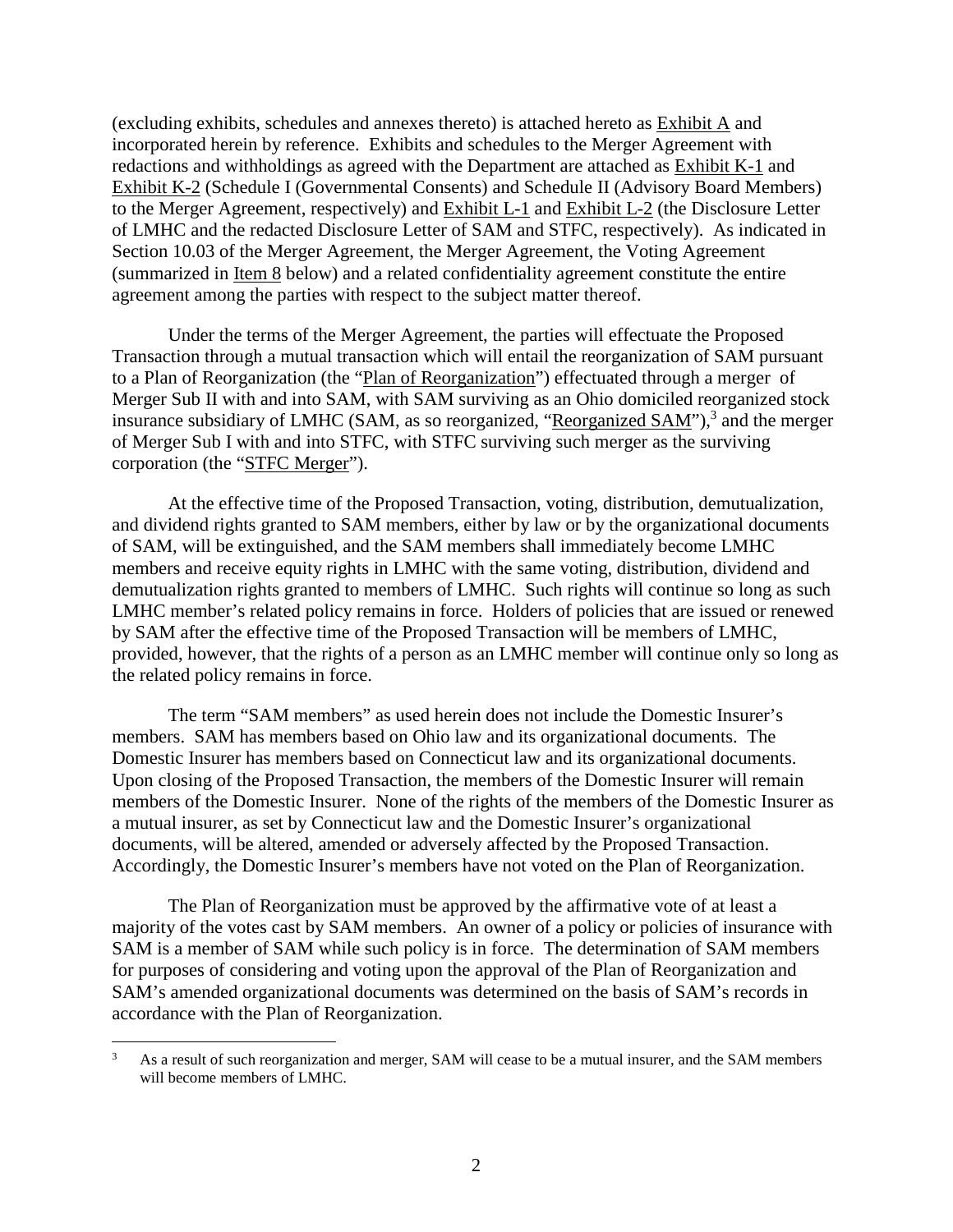SAM members were provided notice of the special meeting at least thirty (30) days prior to November 22, 2021, the date fixed for the meeting. Notice of the time and place of the meeting was sent by mail to each SAM member at the SAM member's post office address as it appeared on the books and records of SAM.

At the special meeting of SAM members held on November 22, 2021, at which a quorum was present, the members of SAM voted to approve the Plan of Reorganization and SAM's amended organizational documents, and to adopt the Merger Agreement, with approximately 88% of votes cast by SAM members in person (virtually) or by proxy at such meeting in favor of such proposal.

The board of directors of SAM, by resolution of not less than two-thirds of its members, may amend the Plan of Reorganization at any time after the SAM member approval, but only if the amendment is required by the Ohio Superintendent in order for the Ohio Superintendent to approve the Plan of Reorganization as being fair and equitable to SAM members or in order to conform the Plan of Reorganization to the requirements of applicable law; provided that no such amendment may be made which could materially adversely affect the interests of SAM members.

Pursuant to the Merger Agreement, each share of STFC's common stock, no par value per share, that is issued and outstanding immediately prior to the effective time of the STFC Merger (other than (i) shares owned by SAM, STFC (as treasury shares or otherwise) or that may be owned by LMHC<sup>4</sup> and (ii) dissenting shares) will be converted into the right to receive an amount in cash, without interest, equal to \$52.00, and will be automatically cancelled and retired and cease to exist.

After the consummation of the Proposed Transaction, Merger Sub I and Merger Sub II, each an acquisition vehicle formed for the purpose of effecting the Proposed Transaction, will no longer exist or function independently from STFC and Reorganized SAM, respectively (into which they will have been respectively merged).

In the days following the closing of the Proposed Transaction (the "Closing"), LMHC intends to contribute all of the common stock of Reorganized SAM to its direct, wholly owned subsidiary, LMHC Massachusetts Holdings Inc., a Massachusetts stock holding company ("MHI"), which will, in turn, immediately contribute all of such common stock to its direct, wholly owned subsidiary, Liberty Mutual Group Inc., a Massachusetts stock holding company ("LMGI"). In addition, in the days following the Closing, LMGI intends to contribute all of the common stock it holds in STFC as a result of the STFC Merger to Reorganized SAM.

Following the consummation of the Proposed Transaction and such subsequent contributions, (i) LMGI will directly own 100% of the issued and outstanding shares of capital stock of Reorganized SAM, and (ii) Reorganized SAM will directly own 100% of the issued and outstanding shares of capital stock of STFC. As a result, Reorganized SAM will become a wholly owned indirect subsidiary of LMHC, and LMHC will become the new ultimate

<sup>4</sup> As of the date of this Form A, LMHC does not own any shares of STFC's common stock.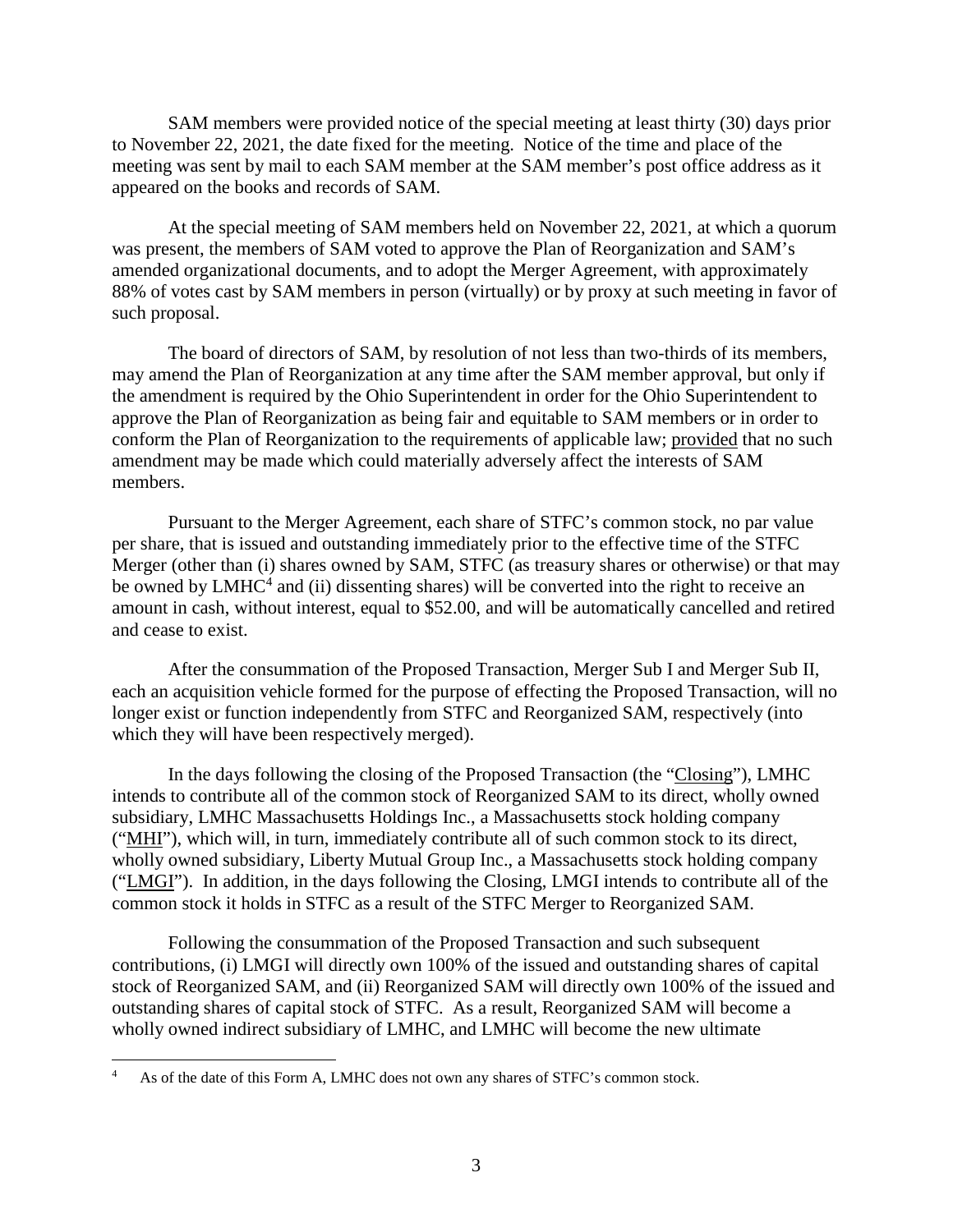controlling person of each of Reorganized SAM and, through assumption of the rights of SAM under the affiliation arrangement in place between SAM and the Domestic Insurer, the Domestic Insurer.

#### Directors and Management

The structure of the board of directors and management of Reorganized SAM will change as of the Closing, as SAM will no longer serve as the ultimate controlling person of the SAM and STFC group of insurers. In order to align with the slate of directors of the other insurance companies within the Liberty Mutual insurance holding company group (the "Liberty Mutual Group"), it is expected that none of the current directors serving on the board of directors of SAM will continue as directors of Reorganized SAM. Although the current executive officers of SAM will no longer serve as executive officers as of the Closing, it is currently anticipated that a number of SAM's current executive officers will hold leadership positions in the combined organization after the Closing.<sup>5</sup>

### Closing Conditions

LMHC, SAM and STFC have each made customary representations and warranties in the Merger Agreement. The Merger Agreement also contains customary covenants and agreements, including covenants regarding (i) the conduct of each of SAM's and STFC's businesses prior to the Closing and (ii) the respective standards of effort required of the parties to cause the Proposed Transaction to be completed.

The Closing is subject to the satisfaction or, to the extent permitted by applicable law, waiver of customary closing conditions, including but not limited to: (i) approval of the plan of reorganization of SAM by the SAM members and the Ohio Department of Insurance, (ii) approval of the STFC Merger by the STFC shareholders,<sup>6</sup> (iii) expiration or termination of any waiting period (and any extension of such period) under the Hart-Scott-Rodino Antitrust Improvements Act of 1976, as amended (the "HSR Act"), (iv) receipt of certain specified governmental and regulatory approvals, including the approval of the Connecticut Insurance Department (the "Department") sought herein, (v) no governmental authority of competent jurisdiction having enacted, issued, promulgated, enforced or entered any law that is in effect on the date of the Closing and that enjoins, prevents or otherwise prohibits the Closing, (vi) subject to specified materiality standards, the accuracy of the representations and warranties of each party and (vii) compliance by each party in all material respects with its covenants. The Closing is not conditioned on receipt of financing by LMHC.

<sup>5</sup> LMHC has offered retention bonuses to certain executive officers and selected other employees to be paid subject to the individual's continued employment through a post-Closing retention period.

<sup>6</sup> At a meeting of the shareholders of STFC on September 29, 2021, STFC shareholders voted overwhelmingly to adopt the proposed merger agreement with 99.5% of shares voted in favor of the proposal to adopt the merger agreement.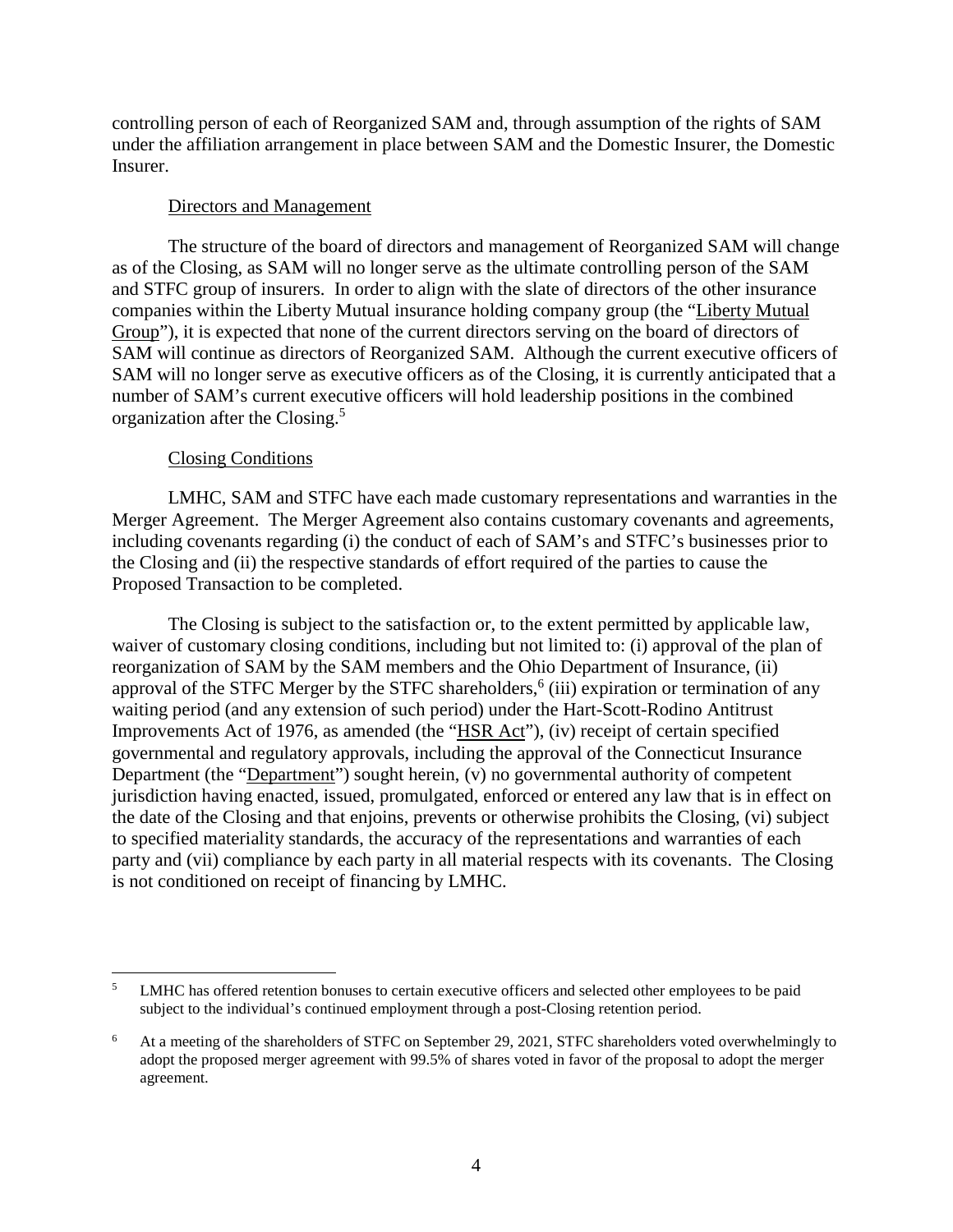On July 23, 2021, each of LMHC and SAM filed a notification under the HSR Act. The waiting period under the HSR Act expired on August 23, 2021, thereby providing clearance for the closing of the Proposed Transaction from a federal antitrust perspective.

#### Stay Bonuses

On July 12, 2021, STFC agreed to provide stay bonuses (each a "Stay Bonus" and, collectively, the "Stay Bonuses") to the eight members of STFC's senior leadership team, including each of STFC's named executive officers (Michael E. LaRocco, Steven E. English, Kim B. Garland, Gregory A. Tacchetti, and Paul M. Stachura) (the "Named Executive Officers"). Mr. English's Stay Bonus will be in the amount of \$250,000 and the other Named Executive Officers' Stay Bonuses will be in the amount of \$150,000 each. The Stay Bonuses will be paid to each recipient in a lump sum on the Closing, subject to (a) their continued employment through the Closing or the involuntary termination of their employment prior to the Closing, (b) their execution and non-revocation of a release of claims in favor of STFC and (c) the terms of a Stay Bonus Agreement between STFC and the applicable executive.<sup>7</sup>

### Additional Information

The foregoing summary of the terms of the Merger Agreement is qualified in its entirety by the terms and conditions of the Merger Agreement. Additional information about the Merger Agreement can be found in the Current Report on Form 8-K filed by STFC with the SEC on July 12, 2021.

#### Benefits of Proposed Transaction

If consummated, the Proposed Transaction will significantly expand Liberty Mutual's position as an industry leader for personal lines and small commercial insurance. Liberty Mutual today distributes its Safeco Insurance personal auto, homeowners and specialty products, and Liberty Mutual small business insurance, through more than 10,000 independent agencies countrywide. Through the Proposed Transaction, Liberty Mutual will add \$2.3 billion in premium and State Auto's network of approximately 3,400 independent agencies across 33 states and is expected to become the second largest carrier in this key distribution channel.

The Proposed Transaction is expected to result in the following benefits (among others) for the combined organization:

- (i) Opportunity to leverage additional platforms for growth;
- (ii) Enhanced distribution channels;
- (iii) Greater diversification of risk, including greater geographic diversity; and

<sup>7</sup> This summary of the terms of the Stay Bonus Agreement is qualified in its entirety by the terms and conditions of the form of Stay Bonus Agreement, a copy of which can be found in the Current Report on Form 8-K filed by STFC with the SEC on July 12, 2021.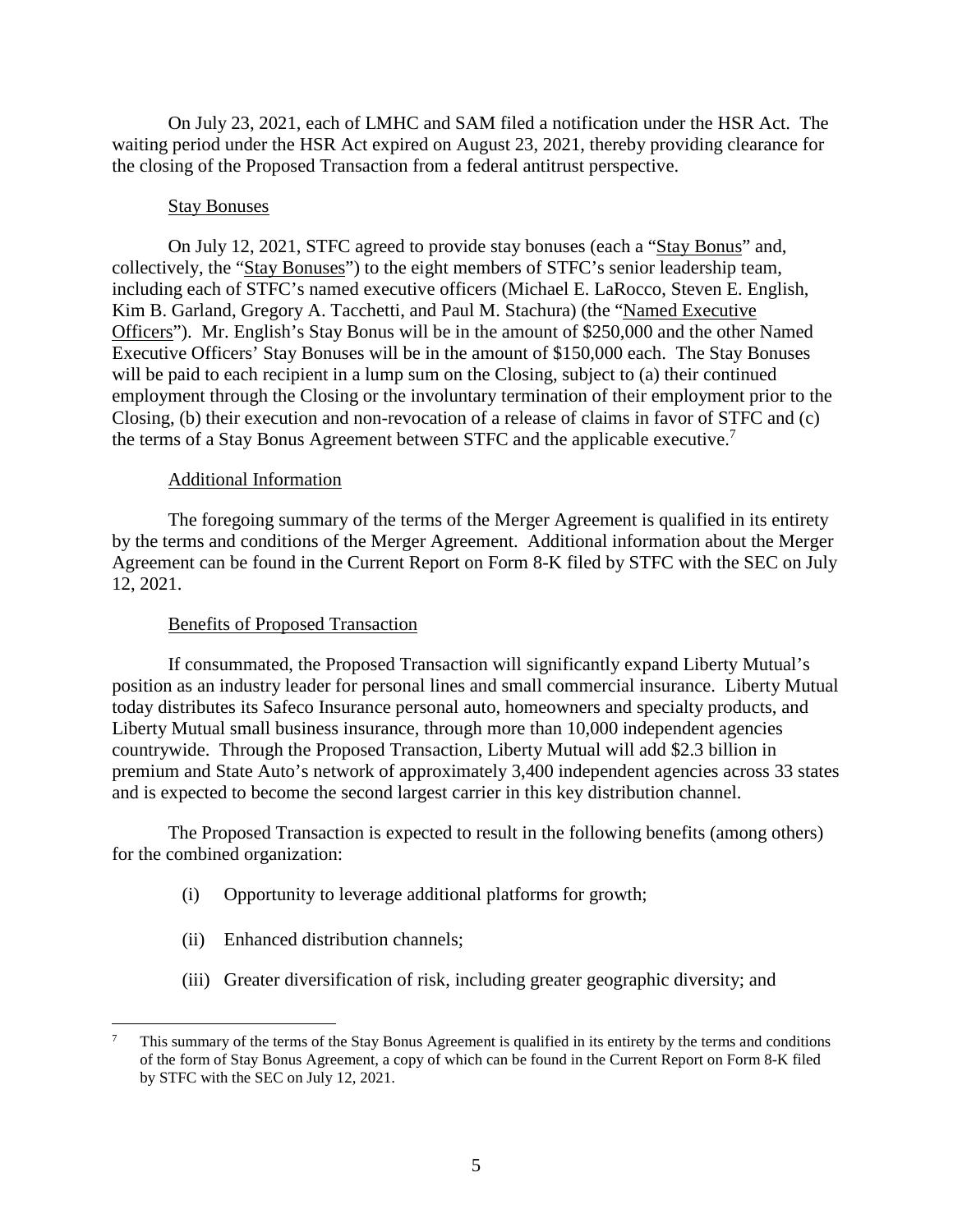(iv) Expansion of SAM's intellectual property and technology expertise to the combined organization, enhancing long-term capabilities.

## **ITEM 2. IDENTITY AND BACKGROUND OF THE APPLICANTS**

### **(a) Names and Business Addresses**

The name and current business address of each Applicant seeking to acquire control of the Domestic Insurer are as follows:

## **Liberty Mutual Holding Company Inc.**

175 Berkeley Street Boston, Massachusetts 02116

## **LMHC Massachusetts Holdings Inc.**

175 Berkeley Street Boston, Massachusetts 02116

# **Liberty Mutual Group Inc.**

175 Berkeley Street Boston, Massachusetts 02116

## **(b) Business Operations of the Applicants**

## Liberty Mutual Holding Company Inc.

LMHC was formed in 2001 as part of the mutual holding company reorganization of Liberty Mutual Insurance Company, a Massachusetts stock property and casualty insurance company founded in 1912 ("LMIC"). LMHC is a Massachusetts mutual holding company and, through its direct, wholly owned subsidiary, MHI, the ultimate parent company of LMGI and its subsidiaries, including insurance operating subsidiaries.

The Liberty Mutual group is a diversified global insurer and the fourth largest property and casualty insurer in the U.S. based on 2020 direct written premium. It ranks 71st on the Fortune 100 list of largest corporations in the U.S. based on 2020 revenue. As of December 31, 2020, LMHC had \$145.377 billion in consolidated assets, \$119.420 billion in consolidated liabilities, and \$43.796 billion in annual consolidated revenue.

LMHC employs more than 45,000 people in 29 countries and economies around the world. LMHC, through its subsidiaries and affiliated companies, offers a wide range of property and casualty insurance products and services to individuals and businesses alike, including personal automobile, homeowners, accident & health, commercial automobile, general liability, property, surety, workers compensation, group disability, group life, specialty lines, reinsurance and individual life products. Functionally, LMHC conducts substantially all of its business through two business units, with each operating independently of the other in certain areas such as sales, underwriting and claims, but, as appropriate, collaborating in other areas such as actuarial and financial. Management believes this structure provides increased synergy to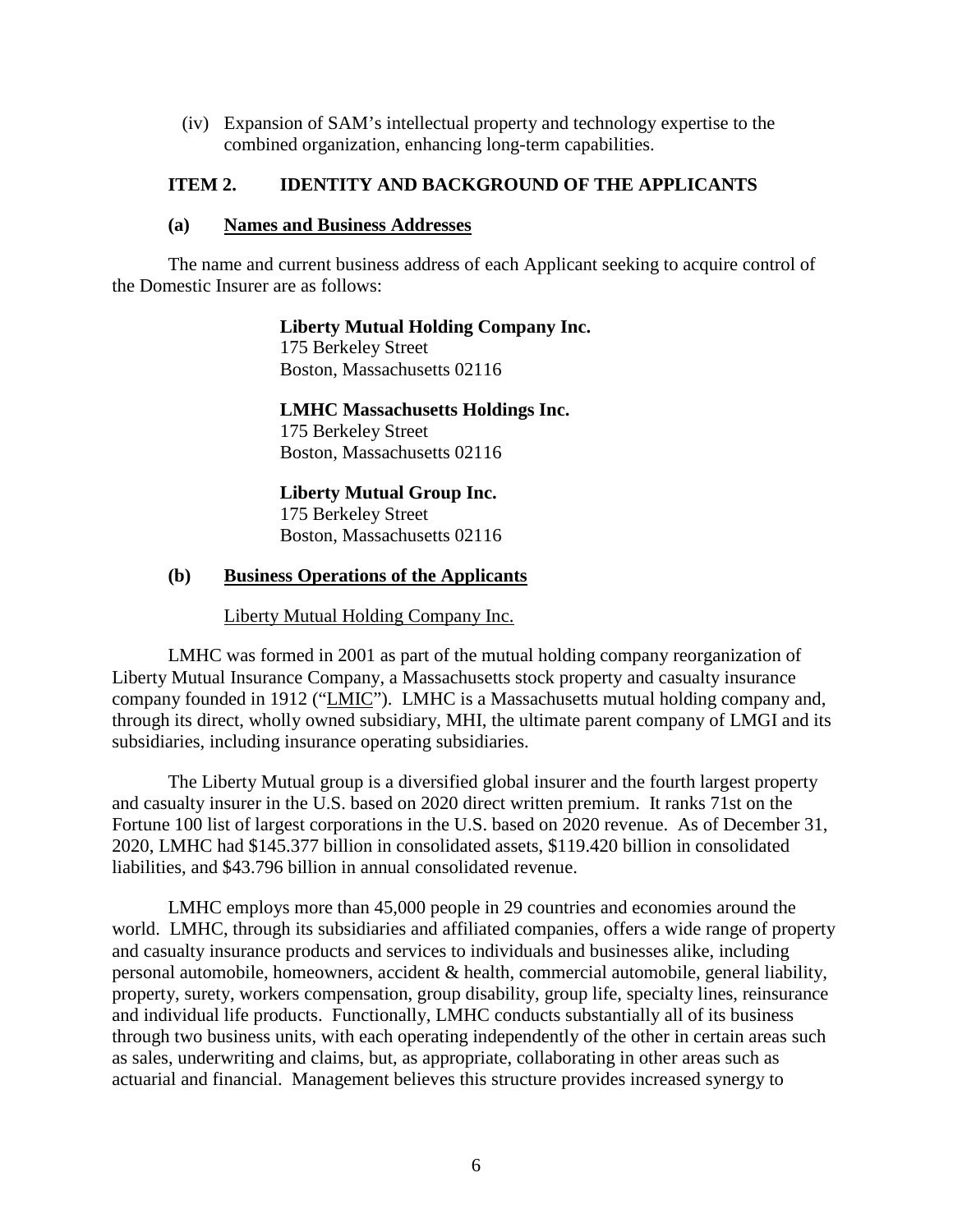LMHC and permits each business unit to execute its business strategy and/or to make acquisitions without impacting or disrupting the operations of the other business unit.

## LMHC Massachusetts Holdings Inc.

MHI, a Massachusetts stock holding company, was formed in 2001 as part of the mutual holding company reorganization of LMIC, and it is a direct, wholly owned subsidiary of LMHC. As a holding company, MHI has no operations of its own and its assets consist primarily of investments in subsidiaries.

# Liberty Mutual Group Inc.

LMGI, a Massachusetts stock holding company was formed in 2001 as part of the mutual holding company reorganization of LMIC, and it is a direct, wholly owned subsidiary of MHI. As a holding company, LMGI has no operations of its own and its assets consist primarily of investments in subsidiaries.

# **(c) Organizational Chart**

Attached as Exhibit B-1 is an organizational chart presenting the identities of, and interrelationships among, the Applicants and their respective subsidiaries and affiliates before giving effect to the Proposed Transaction, and attached as Exhibit B-2 is an organizational chart presenting the identities of, and interrelationships among, the Applicants and their respective subsidiaries and affiliates after giving effect to the Proposed Transaction. Attached as Exhibit B-3 and Exhibit B-4, respectively, are abbreviated organizational charts depicting the ownership structure of the Domestic Insurer before and after giving effect to the Proposed Transaction. The organizational charts indicate the percentage of voting securities of each entity owned or controlled by the Applicants or any other such persons, the type of organization (*e.g.,* corporation, trust, partnership) and the state or other jurisdiction of domicile or incorporation, as applicable. Unless otherwise indicated on such charts or in this Form A, each entity is a corporation and control is maintained by the ownership or control of all outstanding voting securities or as otherwise noted in Schedule Y to the statutory statements of insurers in the Liberty Mutual Group or the SAM and STFC group, as applicable. There are no court proceedings involving a reorganization or liquidation pending with respect to any of the entities depicted in the organizational chart attached hereto as Exhibit B-1; provided that the Applicants from time to time voluntarily dissolve affiliated entities in the ordinary course of business operations.

# **ITEM 3. IDENTITY AND BACKGROUND OF INDIVIDUALS ASSOCIATED WITH THE APPLICANTS**

# **(a) Names and Business Addresses**

# *Directors and Executive Officers of Applicants*

Lists setting forth the names and business addresses of the directors and executive officers of LMHC, MHI and LMGI on the date hereof are attached hereto as Exhibit C-1, Exhibit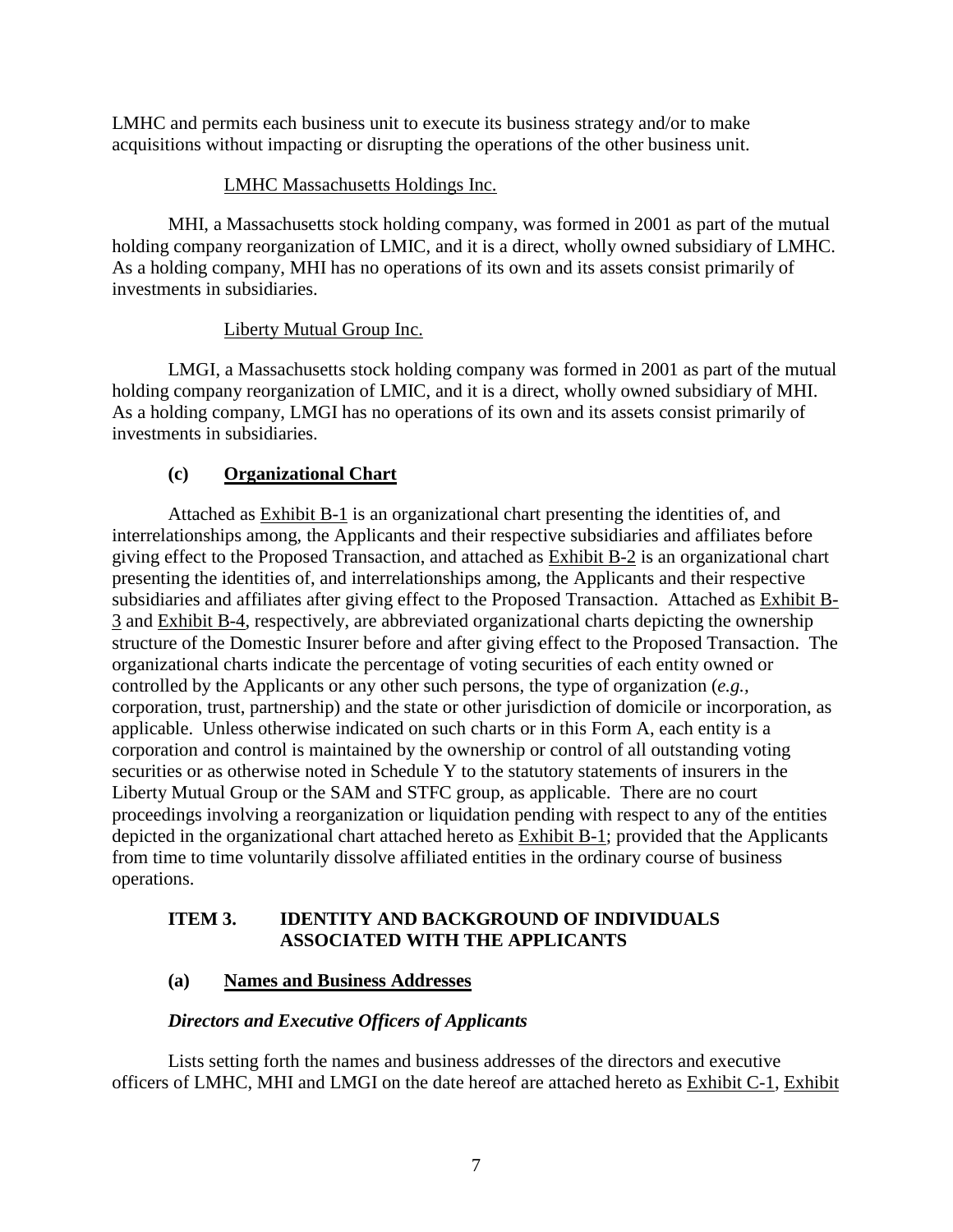$C-2$  and Exhibit  $C-3$ , respectively.<sup>8</sup> Each individual named in the foregoing referenced lists is referred to herein as an "Individual" and, collectively, as the "Individuals."

Biographical affidavits on the form adopted by the National Association of Insurance Commissioners completed by the Individuals, with personal information redacted, are attached hereto as **Exhibit M** (the "NAIC Biographical Affidavits").<sup>9</sup> Original unredacted versions of the NAIC Biographical Affidavits were submitted to the Department separately in a sealed envelope marked "Confidential."<sup>10</sup> Copies of the unredacted NAIC Biographical Affidavits have been provided to a third-party verification service for verification of the information therein. Such verification service has reported or will report its findings directly to the Department upon completion of the verification process and, pursuant to the Department's instructions, the vendor preparing the verification report was instructed to provide to the Department two versions of such report, a non-public version that includes personal information and a public version with such personal information redacted.

At the Closing, no changes are expected to be made to the Applicants' board of directors or officers.

### *Directors and Executive Officers of the Domestic Insurer*

Set forth below are the names of the proposed directors and executive officers of the Domestic Insurer effective as of or shortly after the Closing. This list of proposed directors and executive officers is also attached as Exhibit D-1 hereto.

| <b>Name</b>       | <b>Title</b> |
|-------------------|--------------|
|                   |              |
| Mark C. Touhey    | Director     |
| James M. Czapla   | Director     |
| Matthew P. Dolan  | Director     |
| Alison B. Erbig   | Director     |
| Michael J. Fallon | Director     |
| Julie M. Haase    | Director     |

*Directors* 

<sup>8</sup> Exhibit C-1 and Exhibit C-3 have been updated to reflect the appointment of a new director of LMHC (Anne Waleski) and a new executive officer of LMHC and LMGI (Paul Sanghera) following the resignation of Alison Erbig from her position as an executive officer of LMHC and LMGI.

<sup>9</sup> NAIC biographical affidavits for each of Ms. Waleski and Mr. Sanghera will be provided to the Department supplementally.

<sup>&</sup>lt;sup>10</sup> All unredacted NAIC Biographical Affidavits are provided to the Department with the express understanding that the confidentiality of the personal information contained therein will be safeguarded, and such individuals submitting NAIC biographical affidavits will be protected from unwarranted invasions of personal privacy, pursuant to all applicable provisions of law, including but not limited to Conn. Gen. Stat. §1-210, which prohibits the release of certain personal information, and any other applicable statutory or regulatory authority available to the Commissioner.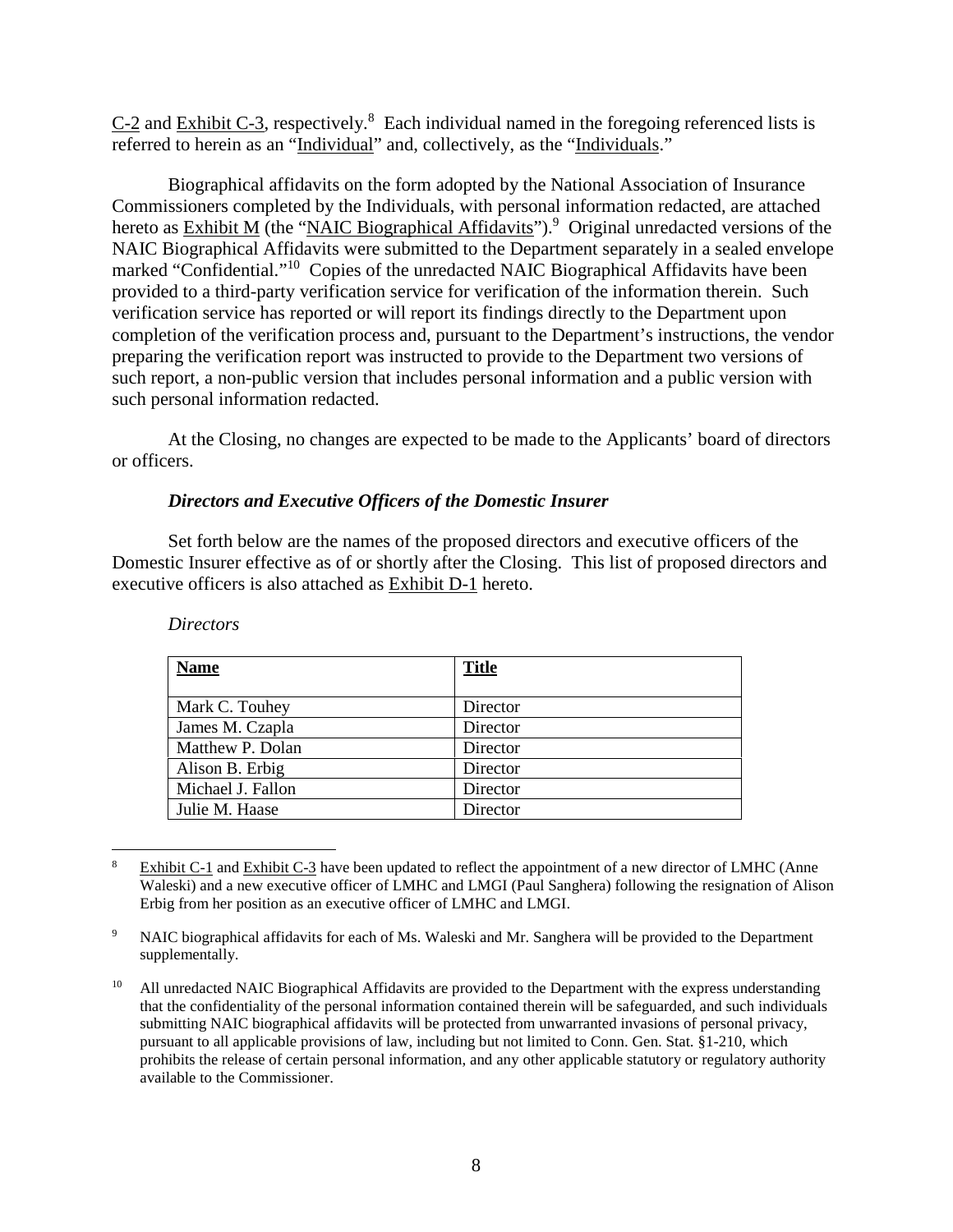| James M. MacPhee     | Director |
|----------------------|----------|
| Elizabeth J. Morahan | Director |
| Paul Sanghera        | Director |

*Officers* 

| Name                  | <b>Title</b>                    |
|-----------------------|---------------------------------|
| Mark C. Touhey        | Chairman of the                 |
|                       | Board, Secretary, Executive     |
|                       | Vice President                  |
| Paul Sanghera         | Comptroller,                    |
|                       | <b>Executive Vice President</b> |
| James M. MacPhee      | President, Chief                |
|                       | <b>Executive Officer</b>        |
| Vlad Y. Barbalat      | Chief Investment Officer,       |
|                       | <b>Executive Vice President</b> |
| Damon P. Hart         | Chief Legal Officer,            |
|                       | <b>Executive Vice President</b> |
| Christopher L. Peirce | Chief Financial Officer,        |
|                       | <b>Executive Vice President</b> |
| Edward J. Pena        | Treasurer, Executive Vice       |
|                       | President                       |

The Applicants have no present plans or proposals to include independent directors on the board of the Domestic Insurer. This approach is consistent with existing affiliate relationships and wholly owned subsidiaries within the Liberty Mutual Group. The board of LMHC, the ultimate controlling person within the Liberty Mutual Group, has independent directors and an independent audit committee in compliance with NAIC guidance on this topic.

# **(b) Present Activity**

The present principal business activity, occupation or employment, including position and office held and the name, principal business and address of any corporation or other organization in which such employment is carried on, for the Individuals filing NAIC Biographical Affidavits are stated in the NAIC Biographical Affidavits.

## **(c) Material Occupations, Positions, Officers and Employment History**

The material occupations, positions, offices or employment during the last five years, including the starting and ending dates of each and the name, principal business and address of any business corporation or other organization in which each such occupation, position, office or employment was carried on, for the Individuals filing NAIC Biographical Affidavits are included in the NAIC Biographical Affidavits. Except as may be set forth in the NAIC Biographical Affidavits, no such occupation, position, office or employment listed in the NAIC Biographical Affidavits required licensing by, or registration with, any Federal, state or municipal governmental agency.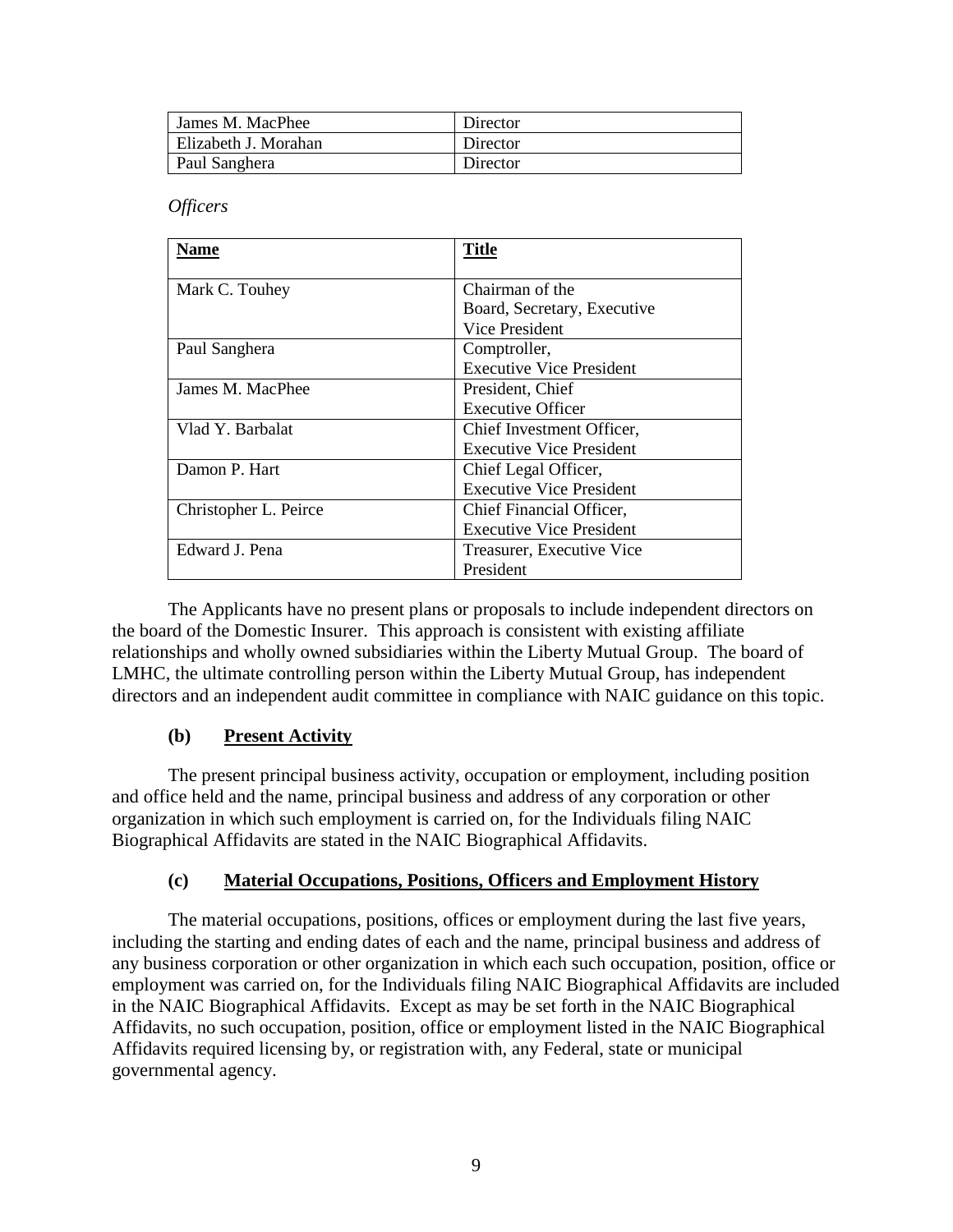## **(d) Criminal Proceedings**

To the knowledge of the Applicants, no Individual filing an NAIC Biographical Affidavit has been convicted in a criminal proceeding (excluding minor traffic violations) during the last ten years.

# **(e) Bankruptcy Proceedings**

To the knowledge of the Applicants, except as may be set forth in the NAIC Biographical Affidavits, no Individual filing an NAIC Biographical Affidavit, has, during the last ten years, been the subject of any proceeding under the Federal Bankruptcy Code, or, during the ten year period, has any business or organization in which such person was a director, officer, trustee, partner, owner, manager or other official been subject to any such proceeding, either during the time in which such person was a director, officer or trustee, if a corporation, or a partner, owner, manager, joint venture, or the official, if not a corporation, or within twelve months thereafter.

# **(f) Violation of Insurance, Securities or Banking Laws**

To the knowledge of the Applicants, except as may be set forth in the NAIC Biographical Affidavits, no Individual filing an NAIC Biographical Affidavit, has, during the last ten years, been enjoined, either temporarily or permanently, by a court of competent jurisdiction from violating, actually or potentially, any federal or state law regulating the business of insurance, securities or banking.

# **(g) Credit Report**

The Applicants acknowledge that the Department reserves the right to receive credit histories for the Individuals. The Applicants will provide a credit report by an independent credit agency for any of the Individuals if requested by the Department.

# **ITEM 4. NATURE, SOURCE AND AMOUNT OF CONSIDERATION**

# **(a) Consideration**

The Proposed Transaction's cash consideration is approximately \$1 billion. The calculation of the purchase price is described in the paragraph below. Consummation of the Proposed Transaction is not conditioned on receipt of financing by LMHC. LMHC intends to fund the cash consideration for the Proposed Transaction using available funds, including cash on hand and, potentially, available lines of credit. Other than available lines of credit, no new third party loans or other external financing will be utilized for the sole purpose of funding the purchase price. The stock and assets of the Domestic Insurer will not be pledged or hypothecated in any way as part of the funding of the purchase price of the Proposed Transaction by LMHC.

The Applicants do not anticipate that using potential available lines of credit to fund the cash consideration for the Proposed Transaction will have any potential adverse effect on any future capital or liquidity. As indicated above, the Applicants will not enter into any new third party loans or external financing for the sole purpose of funding the Proposed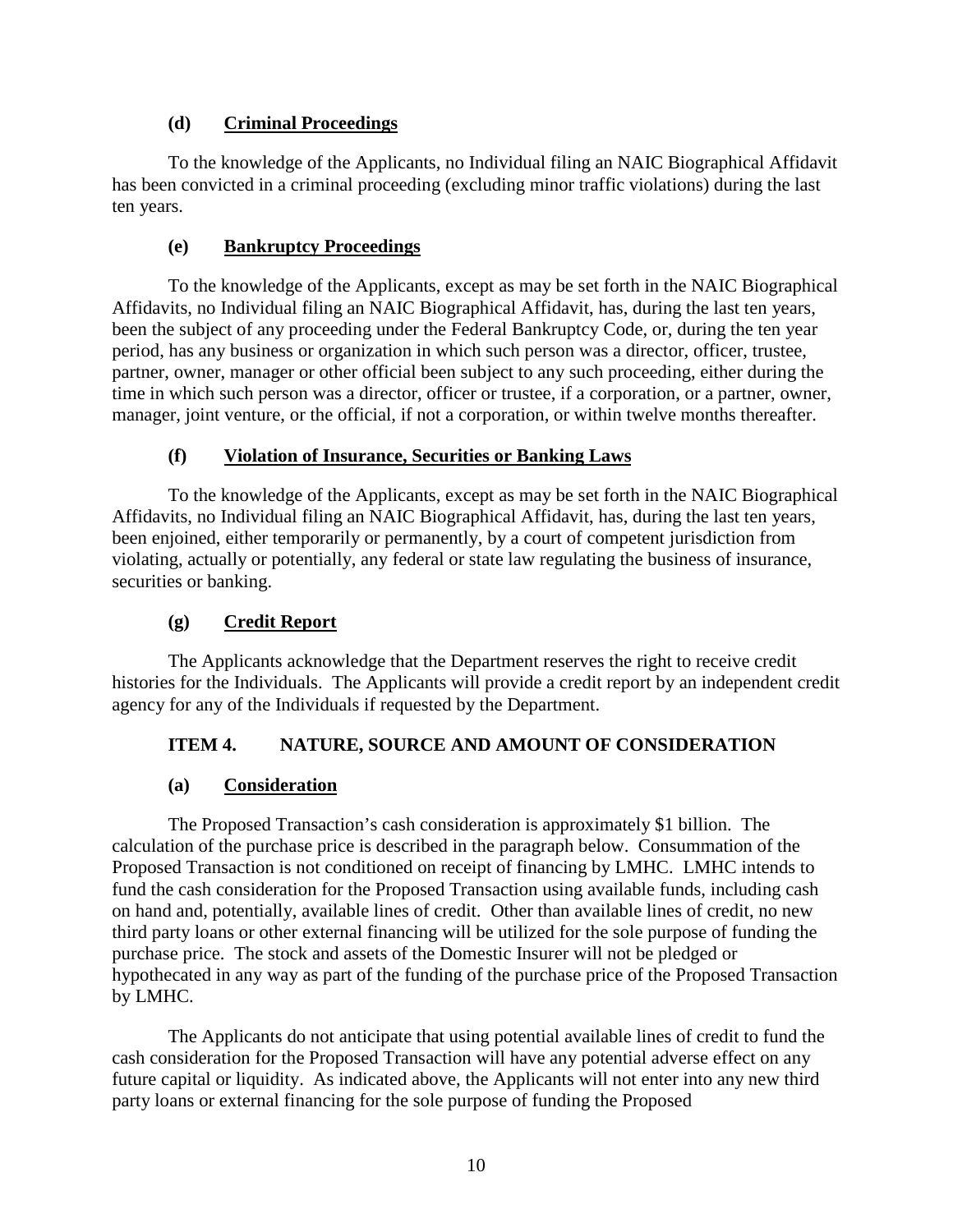Transaction. However, the Applicants may leverage available lines of credit, including existing third-party lines of credit, as used in the normal course of business and to foster effective cash management and operational efficiency throughout the Liberty Mutual Group structure.

With respect to the STFC Merger, pursuant to the Merger Agreement, each share of STFC's common stock, no par value per share, that is issued and outstanding immediately prior to the effective time of the STFC Merger (other than shares owned by LMHC (if any), SAM and STFC (as treasury shares or otherwise) and dissenting shares) will be converted into the right to receive an amount in cash, without interest, equal to \$52.00, and will be automatically cancelled and retired and cease to exist.

### **(b) Criteria Used in Determining Consideration**

The basis and terms of the Merger Agreement, including the nature and amount of consideration, were determined through arms' length negotiations among the representatives of LMHC, on the one hand, and the representatives of SAM and STFC, on the other hand, and their respective legal and other advisors. Following due diligence by LMHC, the amount and type of consideration was determined by taking into account the consideration paid in other recent acquisitions of similar types of businesses, as well as the financial position and results of operations of the entities to be acquired, including the past and present business operations, historical and potential earnings, financial condition and prospects, assets and liabilities and such other factors and information as LMHC considered relevant under the circumstances.

In addition, the board of directors of LMHC received two fairness opinions $11$  in connection with the Proposed Transaction, one from Waller Helms Advisors LLC to the effect that the Proposed Transaction is fair, from a financial point of view, to LMHC's members (excluding SAM's members which become LMHC's members as a result of the Proposed Transaction), taken as a group, and the other from Goldman Sachs & Co. LLC to the effect that the aggregate merger consideration to be paid, taken together with the aggregate equity rights to be issued, by LMHC pursuant to the Merger Agreement is fair, from a financial point of view, to LMHC. Both opinions are as of the date of such respective opinion and are based on and subject to the assumptions, limitations, qualifications and other matters set forth in such written opinion.

A special committee of independent SAM directors also received a fairness opinion, from BofA Securities, Inc. to the effect that the exchange of equity rights in SAM for equity rights in LMHC in the Proposed Transaction is fair, from a financial point of view, to SAM's members, taken as a group. A separate special committee of independent STFC directors also received a fairness opinion from Houlihan Lokey Capital, Inc. to the effect that the merger consideration to be received by the holders of STFC's shares, other than SAM or any of STFC's subsidiaries, in the STFC Merger pursuant to the Merger Agreement is fair, from a financial point of view, to such holders (other than SAM or any of STFC's subsidiaries). Both opinions are as of the date

<sup>&</sup>lt;sup>11</sup> Copies of the two fairness opinions provided to the board of directors of LMHC and the fairness opinion provided to a special committee of independent SAM directors were provided to the Department for in camera review. As agreed to by the Department, these fairness opinions are confidential and will not be submitted with this Form A.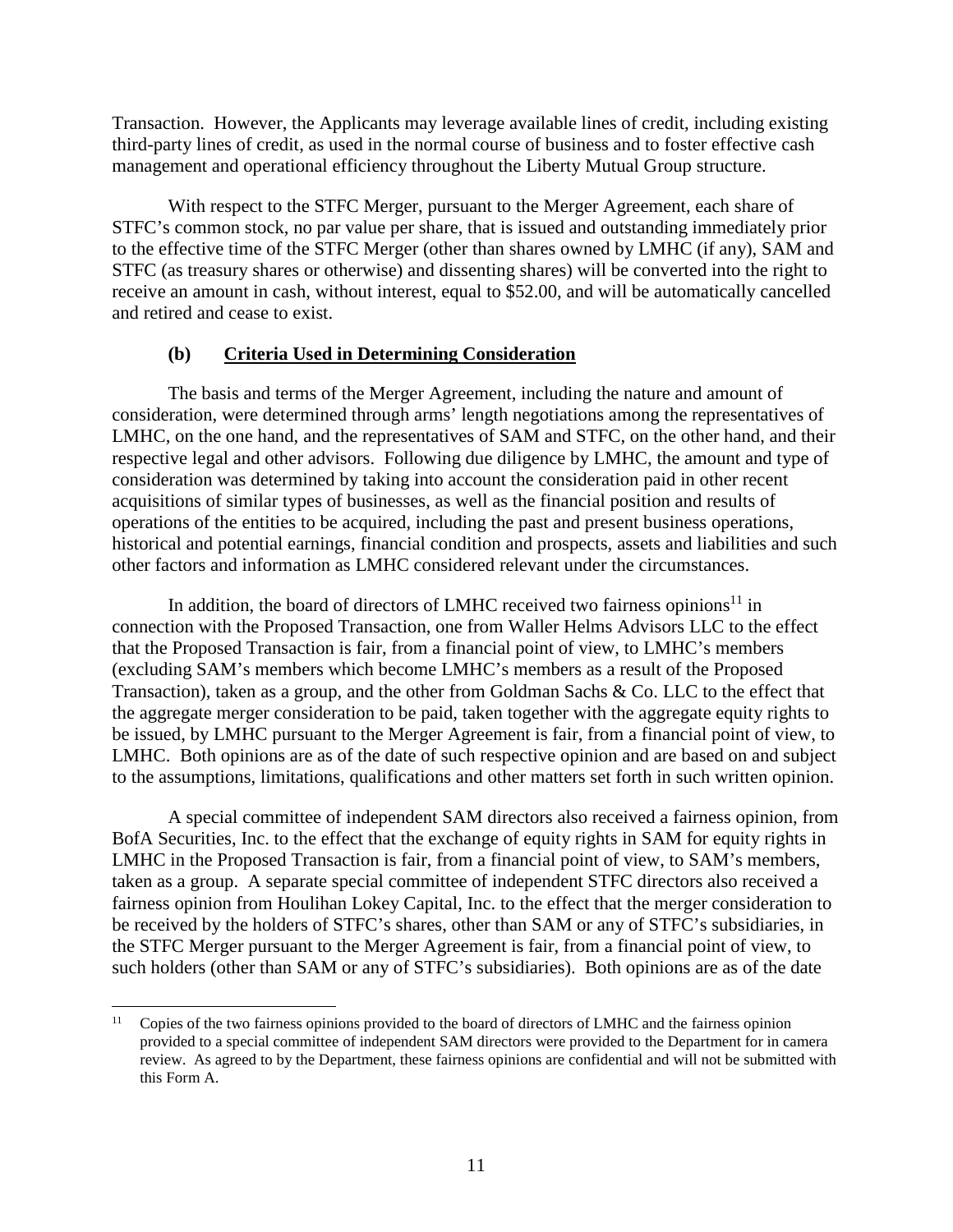of such respective opinion and based on and subject to the assumptions, limitations, qualifications and other matters considered in connection with the preparation of such opinion.

# **ITEM 5. FUTURE PLANS OF THE DOMESTIC INSURER**

The Applicants have no present plans or proposals to cause the Domestic Insurer to declare any extraordinary dividend, to liquidate the Domestic Insurer, to sell the assets of the Domestic Insurer (except for transactions, such as investment portfolio transactions, in the ordinary course of business), to merge the Domestic Insurer with any person or persons or, other than as described below in this Item 5, to make any other material change in the Domestic Insurer's business operations or corporate structures or management.

The Applicants have no current plans to change the name of the Domestic Insurer or relocate its home office or its corporate records. In addition, although the Applicants have no current plans or proposals to make any changes to the Domestic Insurer's in-force third party reinsurance coverage or reinsurers, the Applicants may purchase similar protections or include the Domestic Insurer in LMHC's existing reinsurance programs when the Domestic Insurer's inforce programs expire. In addition, the Applicants intend to terminate an existing inter-company reinsurance pooling agreement and to add the Domestic Insurer to the Pooling Agreement (as defined below).

The Applicants reserve the right to review the Domestic Insurer's business, assets, corporate structure, dividend policy, capitalization, operating properties, business policies, articles of incorporation, by-laws, management and personnel and, subject to applicable state insurance regulatory requirements, to exercise their rights as controlling persons of the Domestic Insurer accordingly.

# Inter-Company Reinsurance Pooling Agreement

LMIC and its US-domestic affiliated underwriting companies share the results of their respective underwriting activity pursuant to the Liberty Mutual Second Amended & Restated Inter-Company Reinsurance Agreement (the "Pooling Agreement"), an inter-company reinsurance pooling arrangement. LMIC is the pool leader. All of the pool members (other than LMIC) cede 100% of their underwriting activity to LMIC, net of third party reinsurance. LMIC in turn retrocedes 50% of the entirety of the pool's underwriting activity to the following five other pool members and retains the remaining 50%: Peerless Insurance Company, Liberty Mutual Fire Insurance Company, Employers Insurance Company of Wausau, The Ohio Casualty Insurance Company and Safeco Insurance Company of America.

On October 22, 2021, the Applicants submitted to the Department an unexecuted Form D (Prior Notice of a Transaction) relating to the commutation of an existing reinsurance pooling agreement within the State Auto insurance holding company group and the entrance by the Domestic Insurer into a reinsurance pooling agreement within the Liberty Mutual Group (the "Pooling Form D"). As indicated in the Pooling Form D, all of the pool members within the Liberty Mutual group (other than the pool leader Liberty Mutual Insurance Company or LMIC) cede 100% of their underwriting activity to LMIC, net of third party reinsurance, and LMIC in turn retrocedes 50% of the entirety of the pool's underwriting activity to five other pool members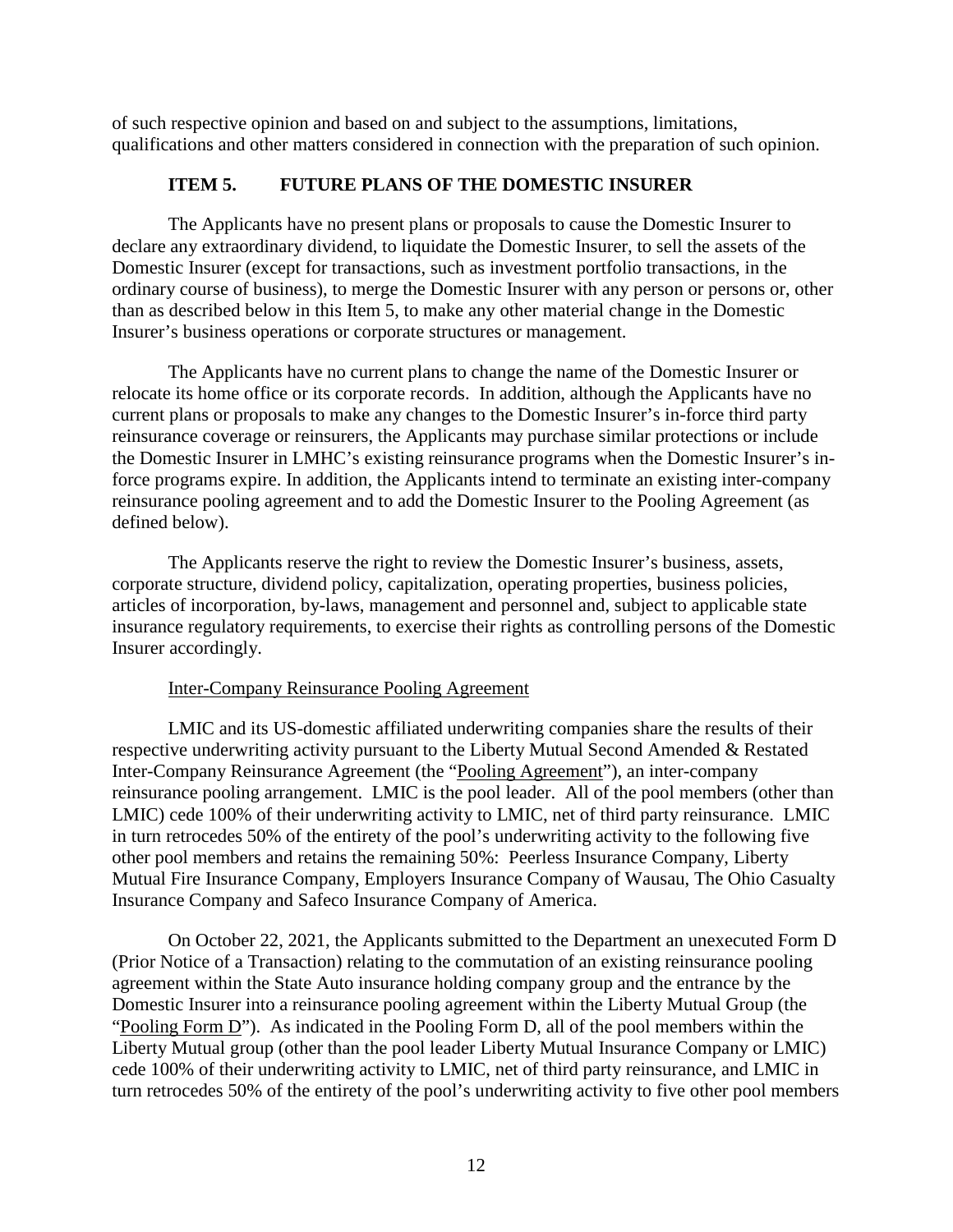in specified percentages and retains the remaining 50%. The remaining pool participants each retain a 0% participation percentage in the reinsurance pool. Pursuant to the Second Pooling Amendment (as defined in the Pooling Form D), the Domestic Insurer will retain a 0% participation percentage in the reinsurance pool.

### Other Inter-Company Agreements

As part of the ongoing integration of the operations of Liberty Mutual's and State Auto's respective businesses, the Applicants anticipate terminating existing inter-company agreements within the State Auto group and intend to cause the Domestic Insurer to enter into new intercompany agreements, including the following agreements with a Liberty Mutual entity as the counterparty: (1) a Management Services Agreement to provide certain services to the Domestic Insurer (the "Management Services Agreement"); and (2) an Investment Management Agreement to manage and invest certain assets on behalf of the Domestic Insurer (the "Investment Management Agreement" and, together with the Management Services Agreement, the "Management Agreements").<sup>12</sup> The Management Agreements would be materially identical in form, subject to changes in investment guidelines, to management agreements entered into by a number of the Domestic Insurer's prospective affiliates within Liberty Mutual's holding company system and approved or non-disapproved by applicable insurance regulatory authorities including the Department. The Applicants acknowledge that the Management Agreements will be subject to review by the Department pursuant to one or more Form D (Prior Notice of a Transaction) filings.

With respect to the Investment Management Agreement, the insurance companies within the Liberty Mutual Group generally have a similar investment strategy and investment guidelines, subject to applicable investment laws in the insurance companies' domiciliary states. As noted above, the Applicants intend to cause the Domestic Insurer to enter into new inter-company agreements, including an Investment Management Agreement with Liberty Mutual Group Asset Management, Inc., an affiliated investment manager, to manage and invest certain assets on behalf of the Domestic Insurer. A Form D (Prior Notice of a Transaction) filing in respect of proposed inter-company agreements, including the proposed Investment Management Agreement, will be submitted on or shortly after the closing date of the Proposed Transaction.

The proposed Investment Management Agreement submitted with such Form D will include Investment Guidelines. Based thereon, it is expected that the Domestic Insurer's investment portfolio mix will generally align with the portfolio mix of the other insurance companies within the Liberty Mutual Group. The vast majority of the investment portfolio of the Domestic Insurer will be comprised of high-quality investment grade bonds with duration targets aligned with the company's liabilities. The Investment Guidelines will comply with all applicable Connecticut insurance laws governing investments by domestic mutual insurance companies.

<sup>&</sup>lt;sup>12</sup> In the original Form A Statement, dated August 6, 2021, and the Plan of Operations filed therewith, the Applicants described anticipating causing the Domestic Insurer to enter into a Cash Management Agreement. Upon further consideration, the Applicants have determined such agreement is not necessary with respect to the Domestic Insurer.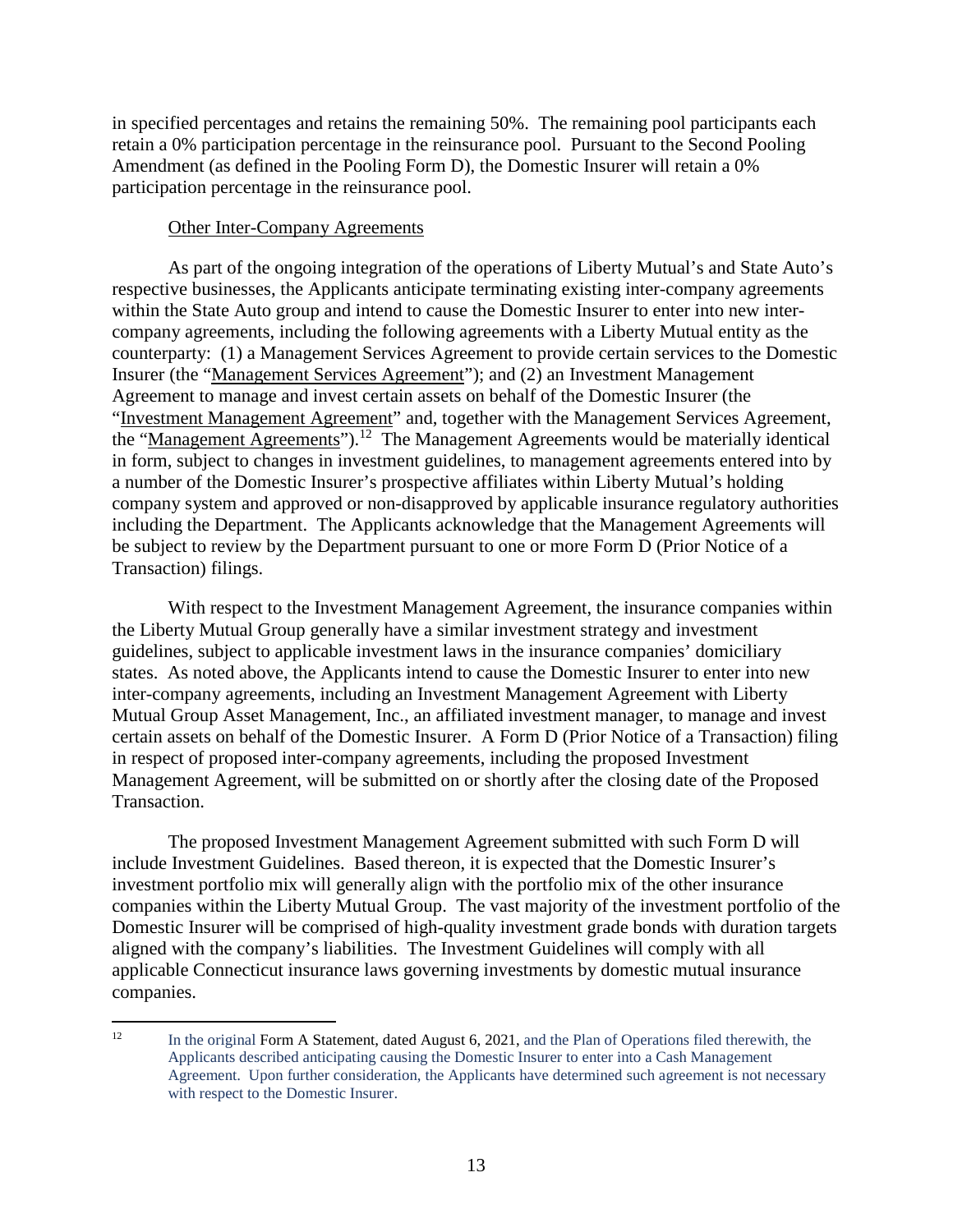In addition, LMHC's federal income tax return is consolidated with other affiliates in the federal income tax return of LMHC. The income allocation is subject to a written tax sharing agreement (the "Federal Tax Sharing Agreement") and allocation is based upon separate return calculations with credit applied for losses, as appropriate. Effective as of the date of the Closing, the Applicants plan to add the Domestic Insurer as a party to the Federal Tax Sharing Agreement. The Applicants acknowledge that the addition of the Domestic Insurer as a party to the Federal Tax Sharing Agreement Amendment will be subject to review by the Department pursuant to a Form D (Prior Notice of a Transaction) filing.

#### Business Operations

Other than as described above, the Applicants' current intention is to continue the business of the Domestic Insurer without any material modifications to the Domestic Insurer's current operations. A narrative three-year plan of operations of the Domestic Insurer reflecting continuation of its current business plans is attached hereto as Exhibit J.

The Applicants have no current plans or proposals to move the location of the Domestic Insurer in Connecticut. The current location of the Domestic Insurer will always be responsive, and subject to, market conditions, corporate structures, and business operations at that moment in time.

The Applicants do not currently anticipate a substantial reduction, if any, in the total number of Connecticut-based jobs. Total headcount will always be responsive, and subject to, market conditions and the corresponding employment opportunities at that moment in time.

### Directors and Executive Officers of the Domestic Insurer

While the Applicants have no present intention to change the day-to-day management of the business and operations of the Domestic Insurer, the Applicants intend to nominate a new slate of directors and appoint new executive officers of the Domestic Insurer effective as of or shortly after the Closing in order to align with the slate of directors and executive officers of the other insurance companies within the Liberty Mutual Group. The continued appointment of the new directors of the Domestic Insurer will remain subject to the affirmative vote of the policyholders of the Domestic Insurer in the ordinary course. A list setting forth the names and business addresses of the proposed directors and executive officers of the Domestic Insurer effective as of or shortly after the Closing is attached hereto as Exhibit  $D-1$ .<sup>13</sup>

While the Applicants have no present intention to change the day-to-day management of the business and operations of SAM, the current directors and executive officers of SAM will resign immediately prior to the Closing. Effective as of the Closing, new directors and executive officers of SAM will be appointed by the Applicants. Although the current executive officers of SAM will no longer serve as executive officers as of the Closing, it is currently anticipated that a number of SAM's current executive officers will hold leadership positions in the combined

<sup>&</sup>lt;sup>13</sup> This exhibit has been updated to reflect the appointment of a new proposed executive officer of the Domestic Insurer (Paul Sanghera).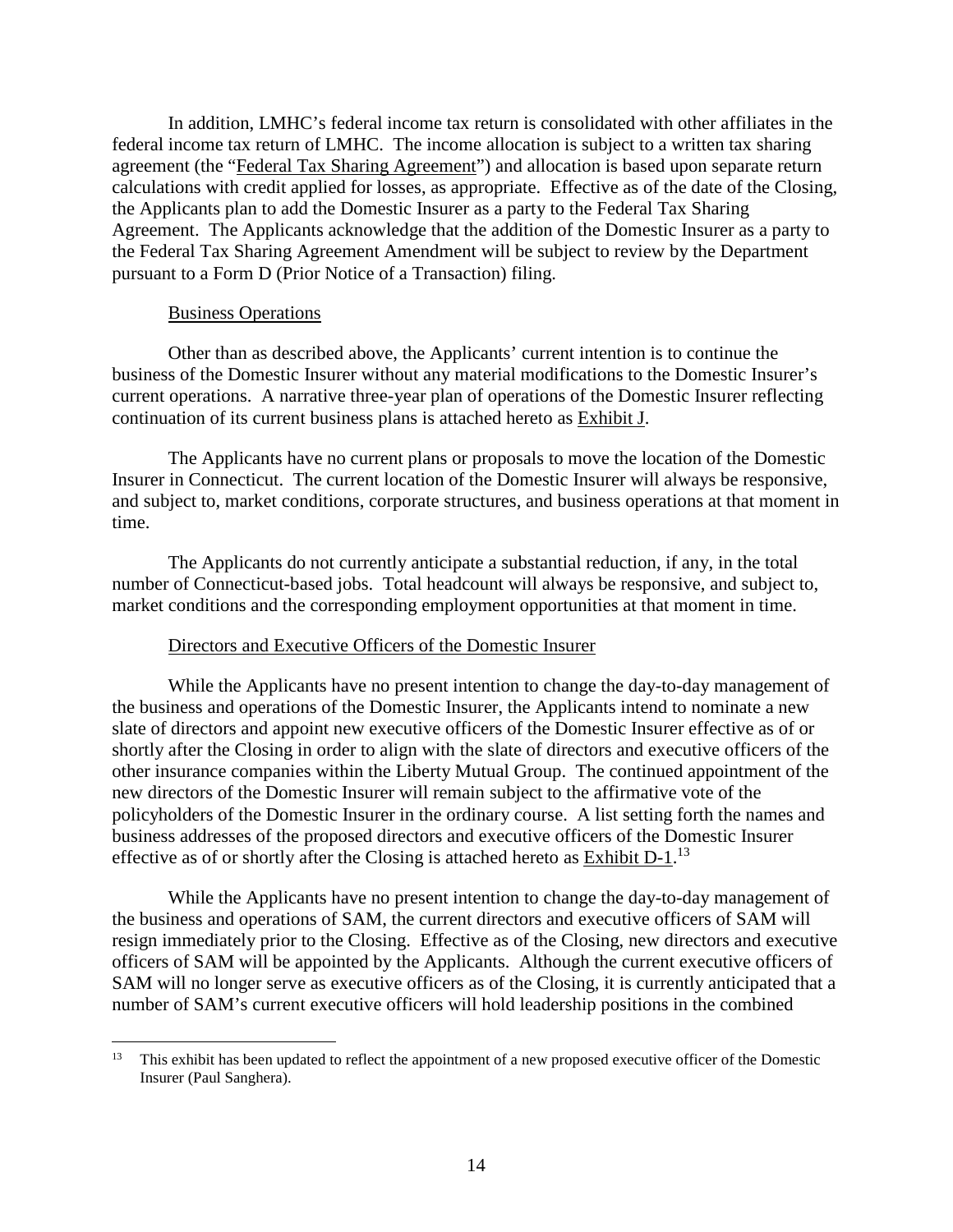organization after the Closing. A list setting forth the names and business addresses of the proposed directors and executive officers of SAM effective as of the Closing is attached hereto as Exhibit D-2.<sup>14</sup>

NAIC biographical affidavits completed by each of these proposed directors and executive officers,<sup>15</sup> with personal information redacted, are attached hereto as Exhibit N. Original unredacted versions of such biographical affidavits were submitted to the Department separately in a sealed envelope marked "Confidential."<sup>16</sup> Copies of the unredacted biographical affidavits have been provided to a third-party verification service for verification of the information therein. Such verification service has reported or will report its findings directly to the Department upon completion of the verification process and, pursuant to the Department's instructions, the vendor preparing the verification report was instructed to provide to the Department two versions of such report, a non-public version that includes personal information and a public version with such personal information redacted.

### Corporate Governance and Risk Management

The Applicants have a strong mutual heritage and experience in maintaining affiliate relationships, as demonstrated by the existing stand-alone mutual companies (Liberty County Mutual Insurance Company (TX), Liberty Mutual Mid-Atlantic Insurance Company (MA), and Montgomery Mutual Insurance Company (MA)) within the Liberty Mutual Holding Company structure ("LMHC Structure"). Based on the shared mutuality between the Applicants and the Domestic Insurer, the Applicants feel the Proposed Transaction is a good fit from a governance and risk perspective, as they are intimately aware what is required to manage a mutual affiliation. The Applicants intend to implement governance practices consistent with existing affiliate relationships and overall handling of subsidiaries within the LMHC Structure.

The Applicants do not have any current plans or proposals for the newly formed board of directors and executive officers to materially change the Domestic Insurer's risk appetite and tolerance levels. Other than as described herein, the Applicants' current intention is to continue the business of the Domestic Insurer without any material modifications to the Domestic Insurer's current operations. The Applicants have a long-term objective of establishing the Liberty Mutual Group as a leading global property and casualty insurer. This is grounded by a strong enterprise risk management framework ("ERM Framework") designed to support two key objectives: increasing profitability and effective cash management. Risk management is a core

<sup>&</sup>lt;sup>14</sup> This exhibit has been updated to reflect the appointment of a new proposed executive officer of SAM (Paul Sanghera).

<sup>&</sup>lt;sup>15</sup> The NAIC biographical affidavit of Mr. Sanghera will be provided supplementally.

<sup>&</sup>lt;sup>16</sup> All unredacted NAIC biographical affidavits are provided to the Department with the express understanding that the confidentiality of the personal information contained therein will be safeguarded, and such individuals submitting NAIC biographical affidavits will be protected from unwarranted invasions of personal privacy, pursuant to all applicable provisions of law, including but not limited to Conn. Gen. Stat. §1-210, which prohibits the release of certain personal information, and any other applicable statutory or regulatory authority available to the Commissioner.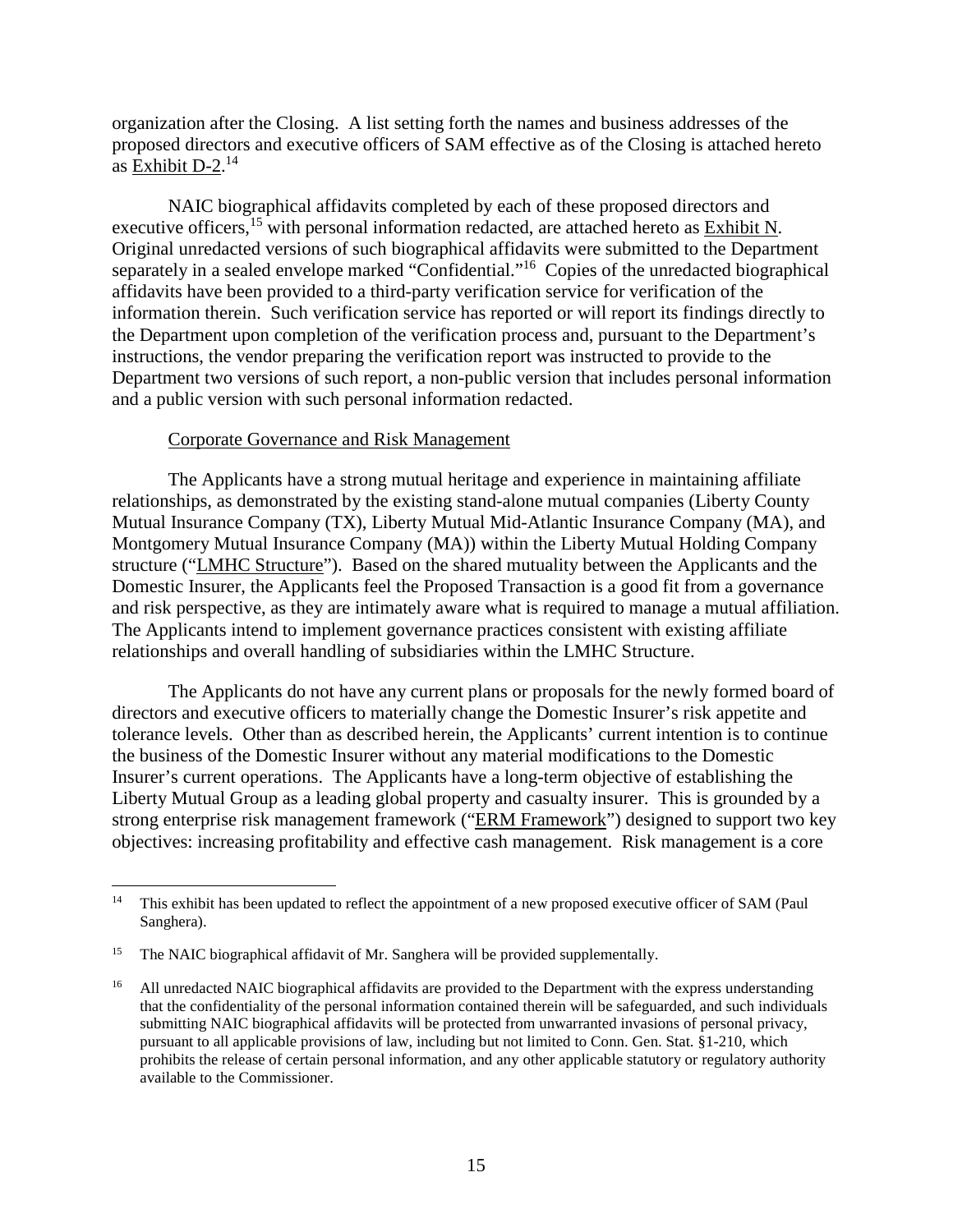competency of the organization and is embedded throughout multiple levels of the organization and across all functional areas. The Applicants have a formalized risk governance structure that starts with the Board Risk Committee and flows through to the underlying risk committees, business units, and employees. The Applicants promote a strong risk management culture and believe that effective risk management and ethical behavior are the responsibility of all of its employees. This ERM Framework is extended to all subsidiaries within the LMHC Structure, including affiliate relationships.

### Three-Year Statutory Financial Projections of the Domestic Insurer

Amended statutory financial projections of the Domestic Insurer, prepared in accordance with statutory accounting principles, for three years following the Closing are attached as Exhibit I (the "Amended Financial Projections"). The assumptions in the Amended Financial Projections have been updated to reference the participation of the Domestic Insurer in the Pooling Agreement beginning in 2022. It is anticipated that the Domestic Insurer, as a pool member, will cede 100% of its underwriting activity to LMIC, net of third party reinsurance, and retain a 0% participation percentage in the pool. As a result of the Domestic Insurer's 0% participation in the Liberty Mutual pool beginning in 2022, the net premium projections previously identified in the Pro Forma Profit & Loss Statement have been eliminated.

Projected premium growth has been allocated to all of the Domestic Insurer's existing lines of business in approximately the same proportion as the Domestic Insurer's existing book of business. This allocation is illustrated in the premium information contained in the "Nationwide Premium by LOB" and "Authorized Premium by LOB (Agg)" worksheets in the Amended Financial Projections.

The projected underwriting gains in the pro forma forecasts for 2021 through 2023 reflect the impact of rate and other underwriting actions undertaken in recent quarters to address underwriting profitability, including continued diversification of the property books of business. However, as a result of the Domestic Insurer's participation in the Liberty Mutual pool (as discussed above and in the Pooling Form D), underwriting gains are no longer shown in 2022 and 2023 in the Amended Financial Projections.

# **ITEM 6. VOTING SECURITIES TO BE ACQUIRED**

The Domestic Insurer does not have any voting securities as it is a mutual insurance company.

As a result of the consummation of the Proposed Transaction, the Applicants will become controlling persons of the Domestic Insurer through assumption of the rights of SAM under the affiliation arrangement in place between SAM and the Domestic Insurer. Other than as disclosed in this Form A, none of the Applicants, their respective affiliates or, to the Applicants' knowledge, any of the Individuals has any plans or proposals to acquire any voting securities issued by Reorganized SAM.

The terms and conditions of the Merger Agreement were determined by arm's-length negotiation among the parties.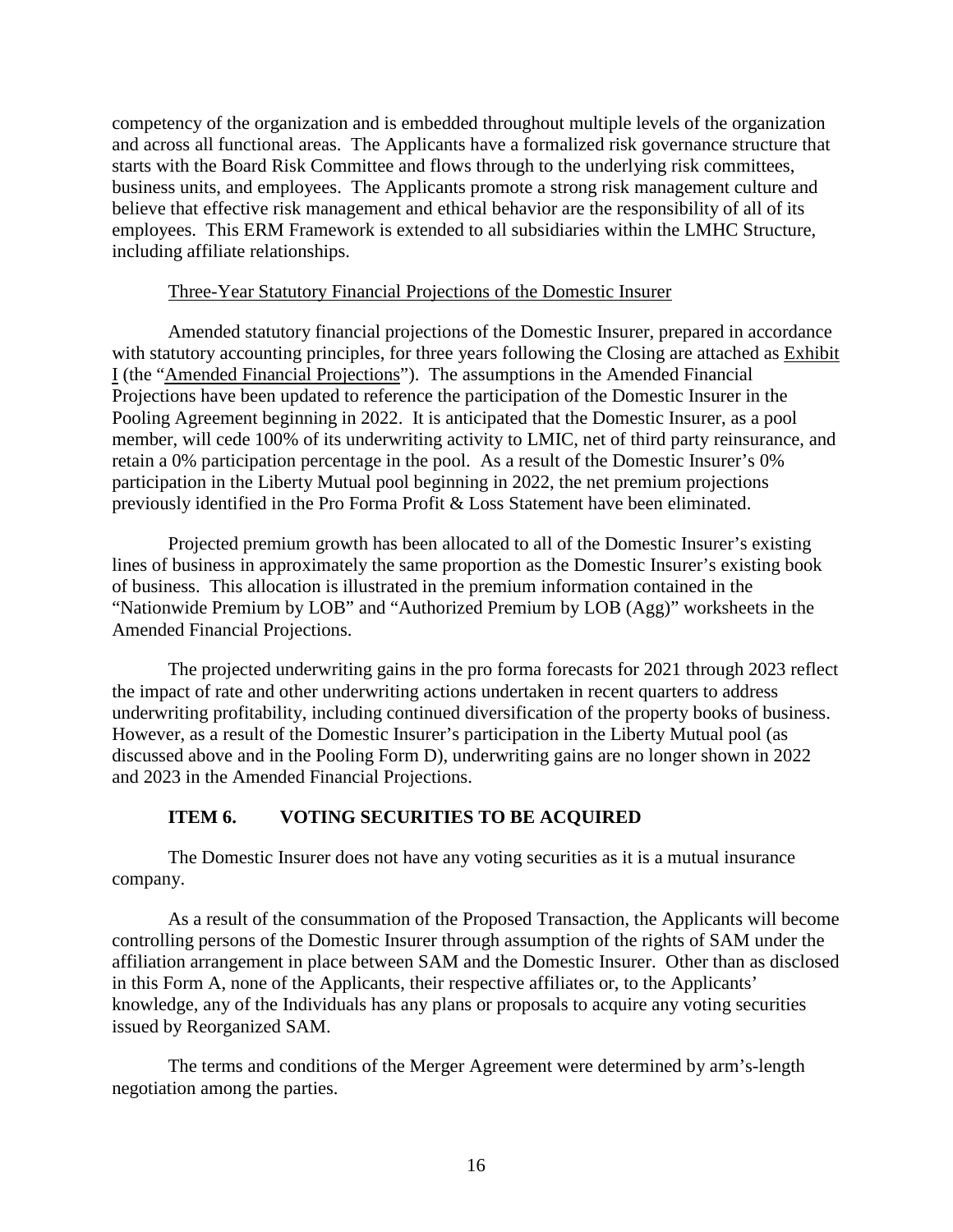## **ITEM 7. OWNERSHIP OF VOTING SECURITIES**

The Domestic Insurer does not have any voting securities as it is a mutual insurance company.

# **ITEM 8. CONTRACTS, ARRANGEMENTS OR UNDERSTANDINGS WITH RESPECT TO VOTING SECURITIES OF THE DOMESTIC INSURER**

The Domestic Insurer does not have any voting securities as it is a mutual insurance company. Other than as disclosed in this Form A, there are no contracts, arrangements or understandings with respect to any voting security of Reorganized SAM in which the Applicants, their respective affiliates or, to the Applicants' knowledge, the Individuals is involved, including but not limited to transfer of any of the securities, joint ventures, loan or option arrangements, puts or calls, guarantees of loans, guarantees against loss or guarantees of profits or the giving or withholding of proxies.

In the interest of disclosure, on the date of, but following, the execution of the Merger Agreement, SAM entered into a voting and support agreement (the "Voting Agreement"), pursuant to which SAM has agreed, among other things, to vote its shares of STFC's common stock (i) in favor of (a) the adoption of the Merger Agreement and (b) any proposal to adjourn or postpone the STFC shareholders meeting if there are insufficient shares of STFC's common stock represented to constitute the necessary quorum; and (ii) against (a) any takeover proposal, (b) any action, proposal, transaction, or agreement which would reasonably be expected to result in a breach of any representation, warranty, covenant or agreement of SAM or STFC under the Merger Agreement or of SAM under the Voting Agreement, and (c) any action, proposal, transaction, or agreement that would reasonably be expected to prevent or materially delay or materially impair consummation of the STFC Merger.<sup>17</sup>

# **ITEM 9. RECENT PURCHASES OF VOTING SECURITIES**

The Domestic Insurer does not have any voting securities as it is a mutual insurance company.

# **ITEM 10. RECENT RECOMMENDATIONS TO PURCHASE**

The Domestic Insurer does not have any voting securities as it is a mutual insurance company.

# **ITEM 11. AGREEMENTS WITH BROKER-DEALERS**

The Domestic Insurer does not have any voting securities as it is a mutual insurance company. Except as disclosed in the Merger Agreement, there are no agreements, contracts or

<sup>&</sup>lt;sup>17</sup> This summary of the terms of the Voting Agreement is qualified in its entirety by the terms and conditions of the Voting Agreement, a copy of which can be found in the Current Report on Form 8-K filed by STFC with the SEC on July 12, 2021.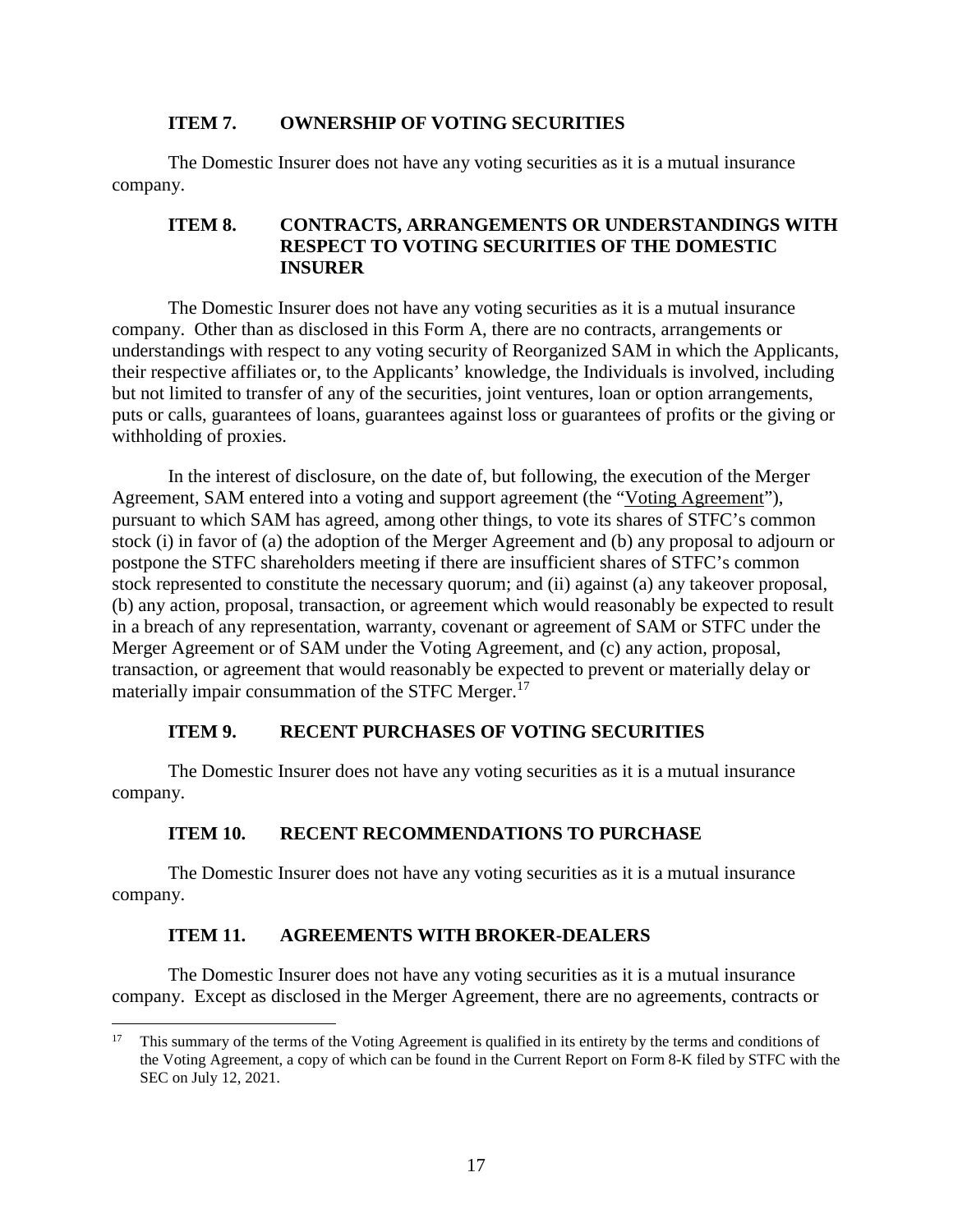understandings made with any broker-dealer as to solicitation of voting securities of Reorganized SAM for tender with regard to the Proposed Transaction.

# **ITEM 12. FINANCIAL STATEMENTS AND EXHIBITS**

 $(a) - (b)$ 

The following is a list of the exhibits and financial statements to this Form A which are attached hereto:

| Exhibit      | Description                                                                                                                  |
|--------------|------------------------------------------------------------------------------------------------------------------------------|
| $\mathbf{A}$ | Merger Agreement (filed with the Applicant's Form A Statement, dated August 6, 2021<br>(the "Original Form $A$ ")            |
| $B-1$        | Organizational Chart of the Applicants Before the Proposed Transaction (filed with the<br>Original Form A)                   |
| $B-2$        | Organizational Chart of the Applicants After the Proposed Transaction (filed with the<br>Original Form A)                    |
| $B-3$        | Abbreviated Organizational Chart of the Domestic Insurer Before the Proposed<br>Transaction (filed with the Original Form A) |
| $B-4$        | Abbreviated Organizational Chart of the Domestic Insurer After the Proposed<br>Transaction (filed with the Original Form A)  |
| $C-1$        | <b>Current Directors and Executive Officers of LMHC</b>                                                                      |
| $C-2$        | Current Directors and Executive Officers of MHI (filed with the Original Form A)                                             |
| $C-3$        | <b>Current Directors and Executive Officers of LMGI</b>                                                                      |
| $D-1$        | Proposed Directors and Executive Officers of the Domestic Insurer                                                            |
| $D-2$        | Proposed Directors and Executive Officers of SAM                                                                             |
| $E-1$        | Audited Consolidated Financial Statements of LMHC for the Year ended December 31,<br>2020 (filed with the Original Form A)   |
| $E-2$        | Audited Consolidated Financial Statements of LMHC for the Year ended December 31,<br>2019 (filed with the Original Form A)   |
| $E-3$        | Audited Consolidated Financial Statements of LMHC for the Year ended December 31,<br>2018 (filed with the Original Form A)   |
| $E-4$        | Audited Consolidated Financial Statements of LMHC for the Year ended December 31,                                            |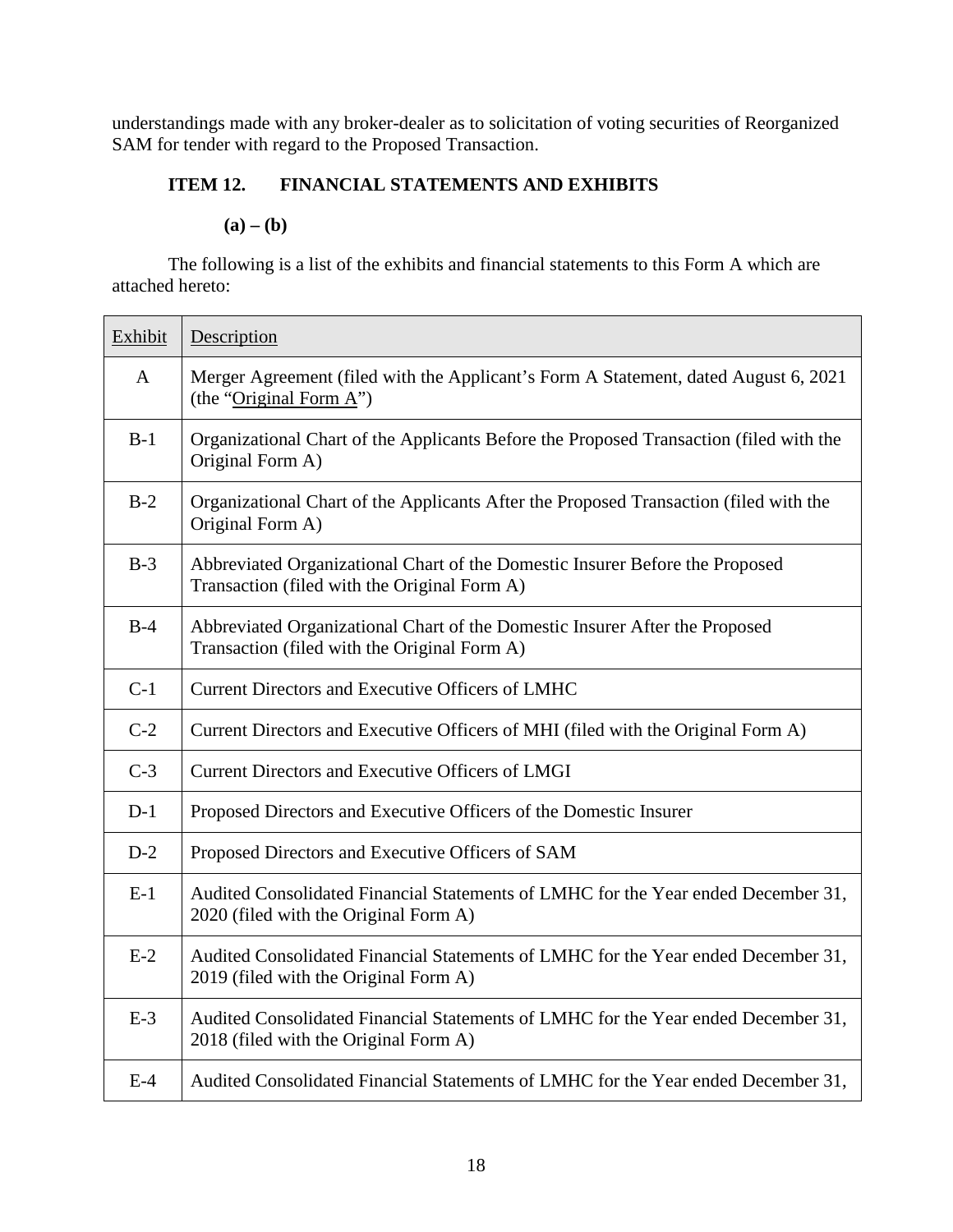|              | 2017 (filed with the Original Form A)                                                                                       |
|--------------|-----------------------------------------------------------------------------------------------------------------------------|
| $E-5$        | Audited Consolidated Financial Statements of LMHC for the Year ended December 31,<br>2016 (filed with the Original Form A)  |
| $E-6$        | Consolidated Statements of Income of LMHC for the Quarter ended March 31, 2021<br>(filed with the Original Form A)          |
| $E-7$        | Consolidated Statements of Income of LMHC for the Quarter ended June 30, 2021                                               |
| $E-8$        | Consolidated Statements of Income of LMHC for the Quarter ended September 30,<br>2021                                       |
| $F-1$        | Statutory Annual Statement of the Domestic Insurer for the Year ended December 31,<br>2020 (filed with the Original Form A) |
| $F-2$        | Statutory Annual Statement of the Domestic Insurer for the Year ended December 31,<br>2019 (filed with the Original Form A) |
| $F-3$        | Statutory Annual Statement of the Domestic Insurer for the Year ended December 31,<br>2018 (filed with the Original Form A) |
| $F-4$        | Statutory Quarterly Statement of the Domestic Insurer for the Quarter ended March 31,<br>2021                               |
| $F-5$        | Statutory Quarterly Statement of the Domestic Insurer for the Quarter ended June 30,<br>2021                                |
| $F-6$        | Statutory Quarterly Statement of the Domestic Insurer for the Quarter ended September<br>30, 2021                           |
| $G-1$        | Annual Report of STFC for 2020 (filed with the Original Form A)                                                             |
| $G-2$        | Annual Report of STFC for 2019 (filed with the Original Form A)                                                             |
| H            | List of Regulatory Approvals (filed with the Original Form A)                                                               |
| $\bf{I}$     | Amended Three-Year Financial Projections of the Domestic Insurer                                                            |
| $\mathbf{J}$ | Amended and Restated Plan of Operations of the Domestic Insurer                                                             |
| $K-1$        | Schedule I to the Merger Agreement (Governmental Consents)                                                                  |
| $K-2$        | Schedule II to the Merger Agreement (Advisory Board Members)                                                                |
| $L-1$        | Disclosure Letter of LMHC to the Merger Agreement                                                                           |
| $L-2$        | Redacted Disclosure Letter of SAM and STFC to the Merger Agreement                                                          |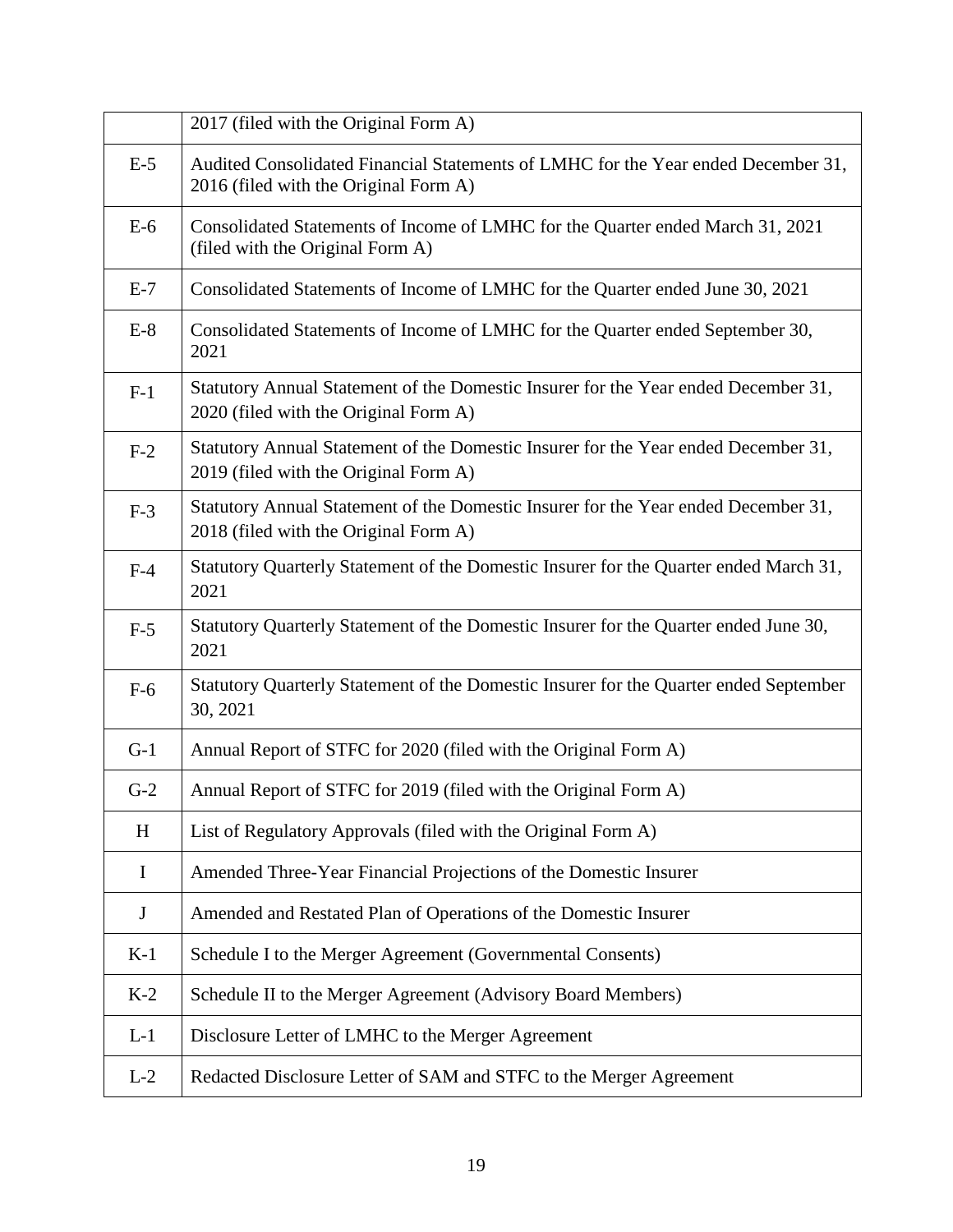| M | Redacted NAIC Biographical Affidavits <sup>18</sup>                                                                                                                                                                              |
|---|----------------------------------------------------------------------------------------------------------------------------------------------------------------------------------------------------------------------------------|
|   | The Applicants are requesting confidential treatment with respect to the personal<br>information in the biographical affidavits with the complete unredacted confidential<br>biographical affidavits filed under separate cover. |
| N | Redacted Domestic Insurer Biographical Affidavits <sup>18</sup>                                                                                                                                                                  |
|   | The Applicants are requesting confidential treatment with respect to the personal<br>information in the biographical affidavits with the complete unredacted confidential<br>biographical affidavits filed under separate cover. |
|   | Applicants' HSR Application (without Exhibits)                                                                                                                                                                                   |

(c) Tender Offer Documents and Certain Proposed Agreements

Other than as disclosed in this Form A, there have been no tender offers for, requests or invitations for, tenders of, exchange offers for, or agreements to acquire or exchange any voting securities of Reorganized SAM, and there are no soliciting materials relating thereto.

Other than the Stay Bonus Agreements and retention bonuses referenced in Item 1(b), there are no proposed employment, consultation, advisory or management contracts concerning the Domestic Insurer by the Applicants.

SAM does not currently prepare annual reports for its members. Attached as Exhibit G-1 and Exhibit G-2, respectively, are the annual reports issued to the shareholders of STFC for the last two fiscal years for which such reports are currently available, 2020 and 2019. LMHC has not prepared annual reports for its members for the last two fiscal years, 2020 and 2019. None of the Domestic Insurer, MHI or LMGI prepares annual reports to its respective stockholders or members.

## **ITEM 13. AGREEMENT REQUIREMENTS FOR ENTERPRISE RISK MANAGEMENT**

The Applicants agree to provide, to the best of their knowledge and belief, the information required by Form F within fifteen (15) days after the end of the month in which the acquisition of control occurs.

<sup>&</sup>lt;sup>18</sup> With the exception of the NAIC biographical affidavits for two individuals, which will be provided supplementally, all redacted and unredacted NAIC biographical affidavits were submitted to the Department on October 14, September 20 and August 16, 2021.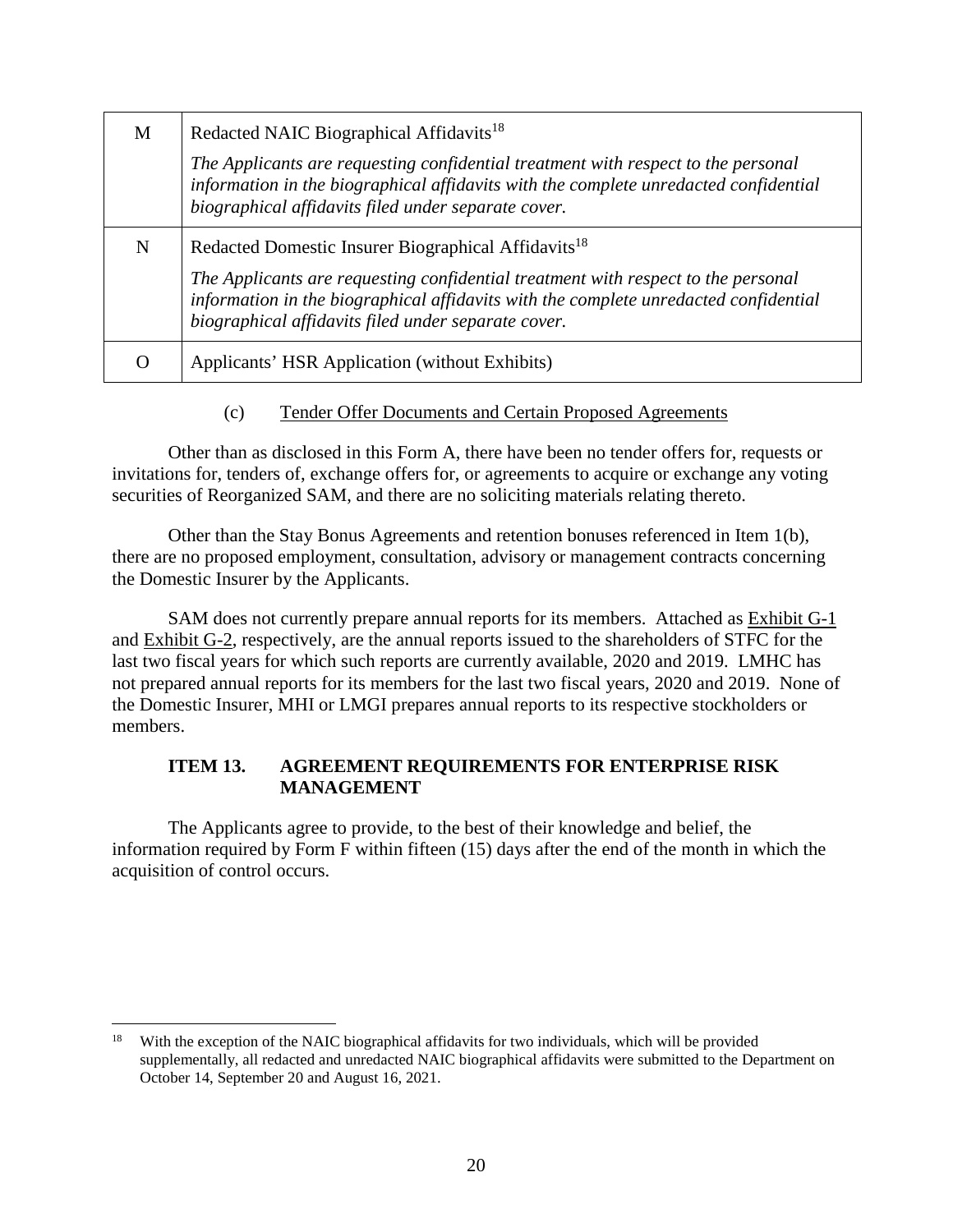# **ITEM 14. OTHER INFORMATION**

# **(a) List of Regulatory Filings**

As discussed in Item 1(b) above, the parties' respective obligations under the Merger Agreement to consummate the Proposed Transaction are subject to the prior satisfaction of certain conditions, including approval of the plan of reorganization of SAM by the SAM members and the Ohio Department of Insurance, expiration or termination of the applicable waiting periods under the HSR Act and receipt of all specified regulatory approvals (including the approval sought in this Form A).

On July 23, 2021, each of LMHC and SAM filed a notification under the HSR Act. The waiting period under the HSR Act expired on August 23, 2021, thereby providing clearance for the closing of the Proposed Transaction from a federal antitrust perspective. The Applicants' HSR application (without exhibits) submitted to the Federal Trade Commission and U.S. Department of Justice in connection with the Proposed Transaction is attached hereto as Exhibit O.

In addition to this Form A and the HSR Act filings, the Proposed Transaction will require the approval of, or notice to, a number of insurance regulatory authorities with jurisdiction over the subsidiaries of SAM and STFC in connection with their respective property and casualty insurance operations. A listing of the regulatory approvals and notices required in connection with the Proposed Transaction is attached as Exhibit H.

# **(b) Competitive Impact Analysis**

A confidential Form E (Pre-Acquisition Notification) in respect of the Proposed Transaction was filed with the Department concurrently with the Original Form A under separate cover. As described in the Form E, the Proposed Transaction will not substantially lessen competition, create a monopoly or significantly increase an insurer's market concentration in any line of insurance business in Connecticut.

# **(c) Financial Statements of the Applicants and the Domestic Insurer**

Attached as Exhibit E-1 through Exhibit E-5 are LMHC's audited consolidated financial statements for the years ended December 31, 2020 through December 31, 2016, respectively. Attached as Exhibit E-6, Exhibit E-7 and Exhibit E-8 are LMHC's consolidated statements of income for the quarters ended March 31, 2021, June 30, 2021 and September 30, 2021, respectively. Attached as Exhibit F-1 through Exhibit F-3 are annual statutory financial statements for the Domestic Insurer for the years ended December 31, 2020 through December 31, 2018, respectively. Attached as Exhibit F-4, Exhibit F-5 and Exhibit F-6 are quarterly statutory financial statements for the Domestic Insurer for the quarters ended March 31, 2021, June 30, 2021 and September 30, 2021, respectively.

# **(d) Financial Strength and Debt Ratings**

As of the date of this Form A, LMHC has a financial strength rating from A.M. Best of "A" (Excellent) and a long-term issuer credit rating from A.M. Best of "bbb". LMHC's rating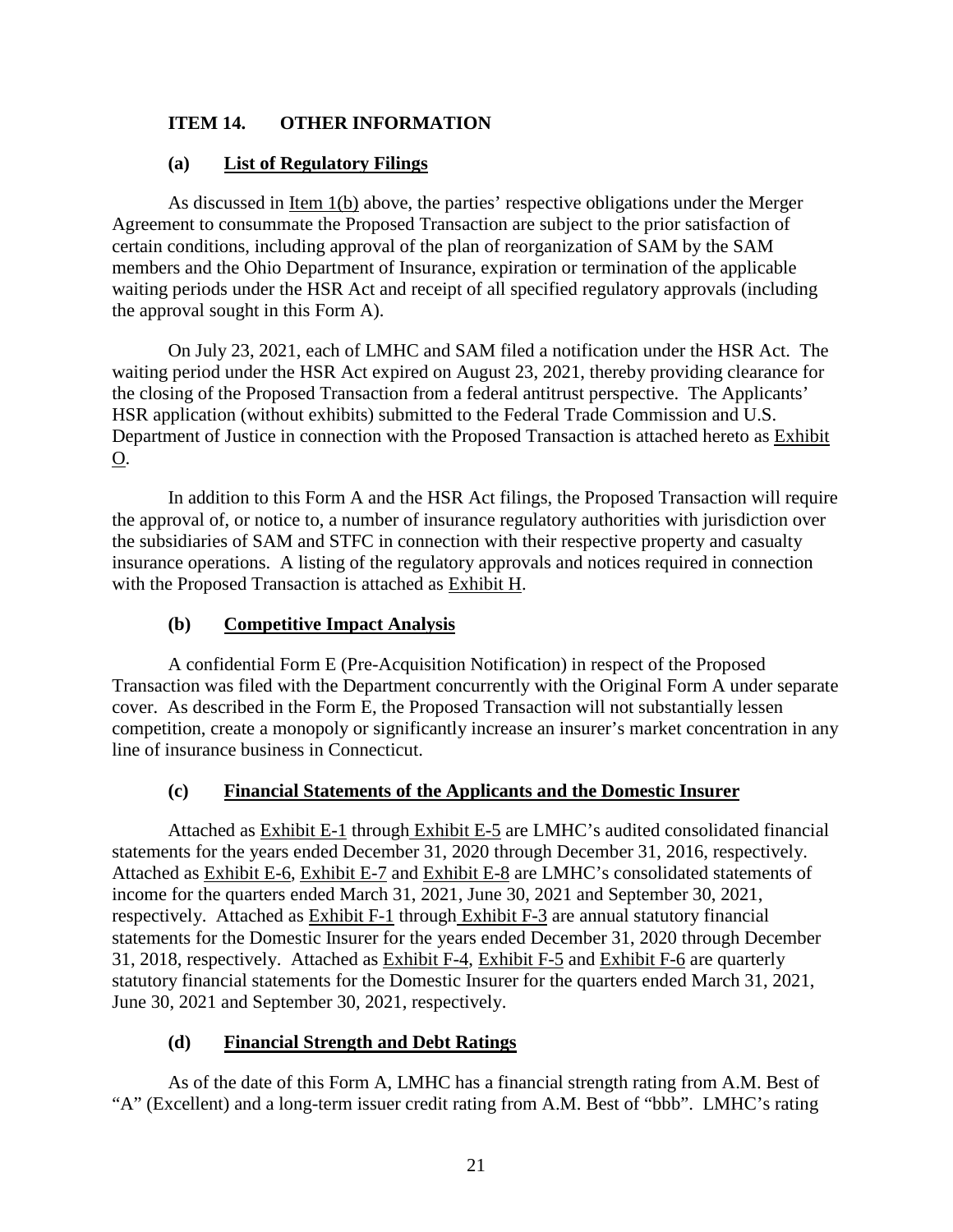from A. M. Best is consistent with the ratings approach ("notching") for an insurance holding company with an insurance subsidiary rated "A". Accordingly, there are presently no plans to improve the issuer credit rating of LMHC from A.M. Best.

As of the date of this Form A, each of SAM and the Domestic Insurer has a financial strength rating from A.M. Best of "A-" (Excellent) and a long-term issuer credit rating of "a-" (Excellent).

As indicated in the Pooling Form D, the Liberty Mutual Group currently has an "A" rating from A.M. Best Company. As all parties to the Pooling Agreement receive the benefit of the rating given to the Liberty Mutual Group by virtue of participation in the pool, it is anticipated that the Domestic Insurer will also receive the benefit of the Liberty Mutual Group's rating as a result of becoming parties to the Pooling Agreement.

# **(e) Material Litigation or Government Investigations**

Various lawsuits against LMHC and its subsidiaries have arisen in the normal course of business. There are no contingent liabilities arising from litigation, income taxes, and other matters that are considered material in relation to the financial position of LMHC and its subsidiaries.

# **(f) Integration Plans**

Other than as described in Item 5, the Applicants have no current plans or proposals to make any material change in the Domestic Insurer's business operations or corporate structures or management. As part of the ongoing integration of the operations of Liberty Mutual's and State Auto's respective businesses, the Applicants anticipate terminating existing inter-company agreements, effective as of the date of Closing, within the State Auto group and intend to cause the Domestic Insurer to enter into new inter-company agreements.

# **ITEM 15. SIGNATURES AND CERTIFICATION**

The signatures and certifications of the Applicants are set forth on the immediately following page.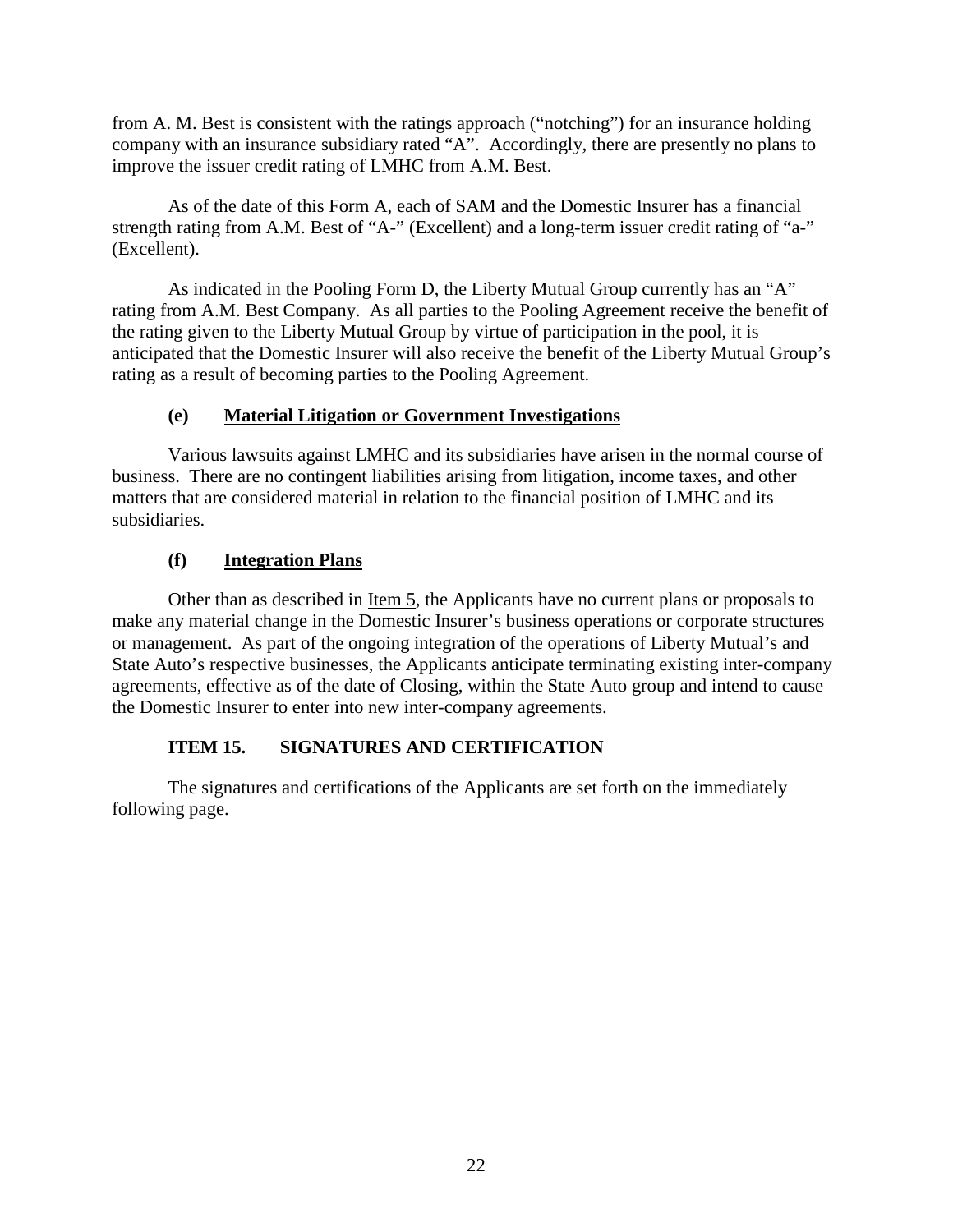#### **SIGNATURE**

Pursuant to the requirements of Section 38a-130 of the Connecticut General Statutes, Liberty Mutual Holding Company Inc. has caused this amended and restated application to be duly signed on its behalf in the City of Boston and Commonwealth of Massachusetts on the  $\mathbf{\Sigma} + \mathbf{b}$ day of December, 2021.



(SEAL) LIBERTY MUTUAL HOLDING COMPANY INC.

By: ERTY MUTUAL I L HOLDING<br>
Yumlan<br>
. Quinlan<br>Secretary

Title: Assistant Secretary

Attest:

 $By:$   $\overbrace{\text{Name: Michael Garvev}}^{\text{Blue}}$ Name: Michael Garvey

Title: Assistant Secretary

#### **CERTIFICATION**

The undersigned deposes and says that he has duly executed the attached amended and restated application dated December  $\frac{1}{2}$  2021, for and on behalf of Liberty Mutual Holding Company Inc.; that he is the Assistant Secretary of such company and that he is authorized to execute and file such instrument. Deponent further says that he is familiar with the instrument and the contents thereof, and that the facts therein set forth are true to the best of his knowledge, information and belief.

Name: Richard P. Quinlan

*[Connecticut Amended and Restated Form A Signature Page (Liberty Mutual Holding Company Inc.)]*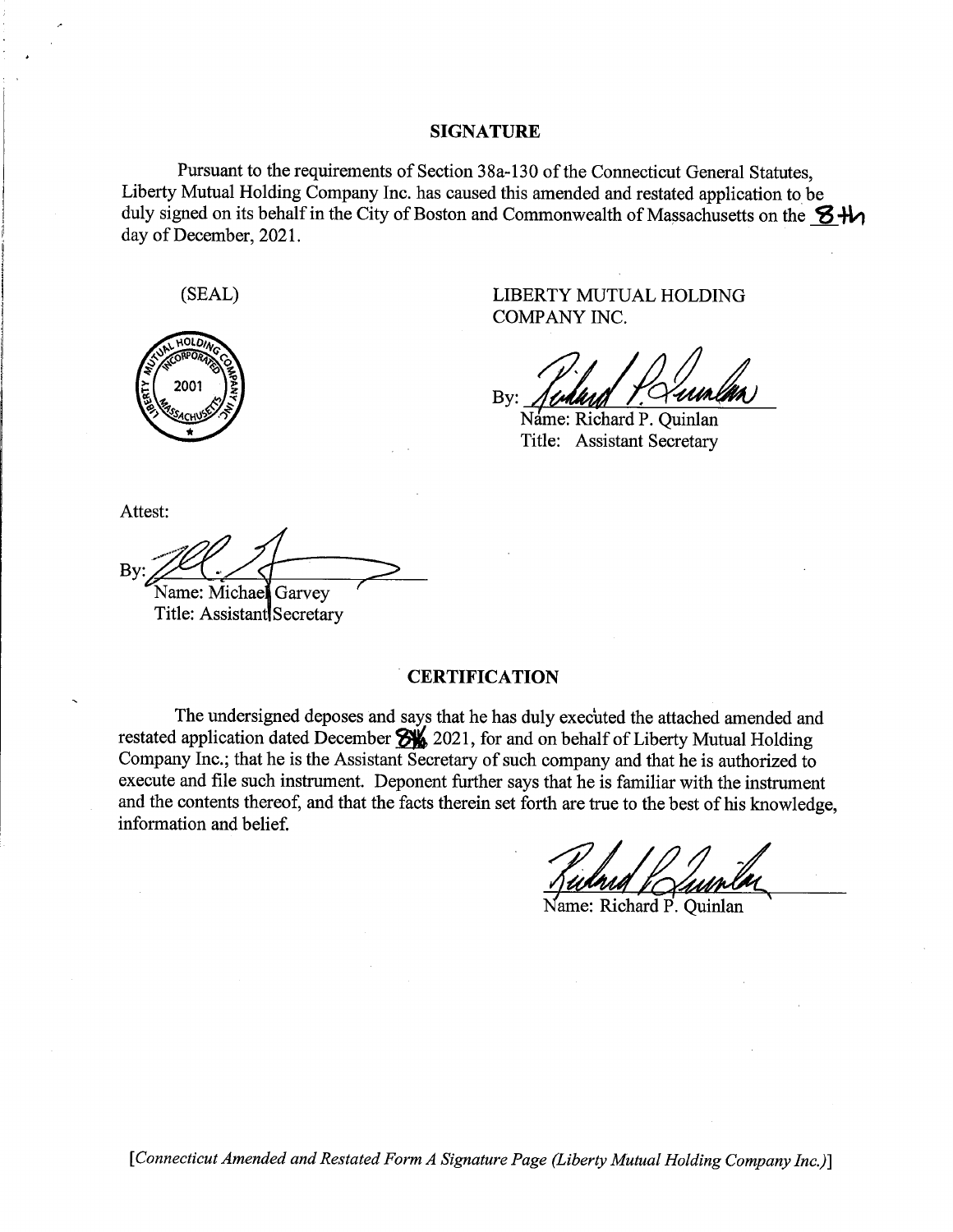#### **SIGNATURE**

Pursuant to the requirements of Section 38a-130 of the Connecticut General Statutes, Liberty Mutual Group Inc. has caused this amended and restated application to be duly signed on its behalf in the City of Boston and Commonwealth of Massachusetts on the  $\delta\mathbf{A}$  day of December, 2021.



(SEAL) LIBERTY MUTUAL GROUP INC.

*Suhand* P. Q. *i* GRO<br>*J<br><i>M*<br>*i* Quin<br>ident a *<u>EXECUP INC.</u><br> <i>Aun lun*<br> *x* inlan<br> *x* t and Assistant

By: *N* T itle: Vice Presi den t and Assistant **Secretary** 

Attest:

 $\sim$ 

 $B_y: 1$ <br>Name: Michael Garvey

Name: Michael Garvey Title: Assistant Secretary

#### **CERTIFICATION**

The undersigned deposes and says that he has duly executed the attached amended and restated application dated December  $\mathcal{L}$ , 2021, for and on behalf of Liberty Mutual Group Inc.; that he is the Vice President and Assistant Secretary of such company and that he is authorized to execute and file such instrument. Deponent further says that he is familiar with the instrument and the contents thereof, and that the facts therein set forth are true to the best of his knowledge, information and belie£

Name: Richard P. Ouinlan

[Connecticut Amended and Restated Form A Signature Page (Liberty Mutual Group Inc.)]